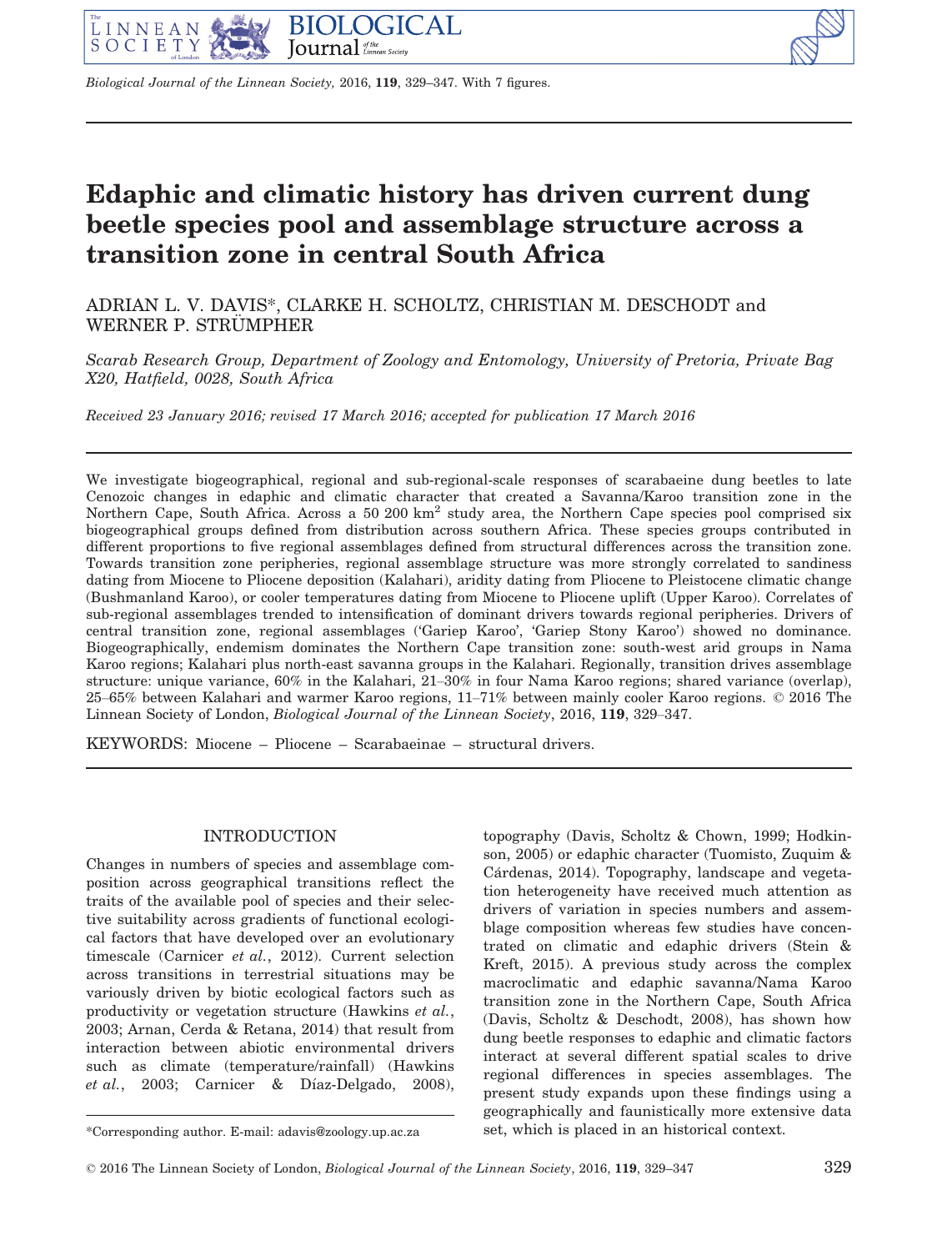In the Northern Cape transition zone, the main historical influences on the current species pool and regional assemblages may be dated to Miocene/Pliocene uplift in the south-east (Upper Karoo and Highveld; collectively the Drakensberg uplift zone), leading to erosion and sand deposition in the northwest (Kalahari Basin), followed by Pliocene/Pleistocene aridification that was most intense in the south-west (Bushmanland) (Dauteuil, Bessin & Guillocheau, 2015). In particular, the probable late Cretaceous down-warping in the centre of the southern African subcontinent created the Kalahari Sag Basin into which sediments that now form the Kalahari group strata were deposited under moist climate (Haddon & McCarthy, 2005). The subsequent late Miocene and Pliocene uplift along the southeastern edge of the basin created the cooler uplands of the Highveld and Upper Karoo from which rivers drained into the basin. This resulted in riverine erosion of exposed sandstone and deposition of sand over the earlier Kalahari strata (Haddon & McCarthy, 2005). In places, the sand was reworked into dunes by Pleistocene aeolian processes, especially during cooler, drier climatic phases (Stokes et al., 1998). Over the same late Cenozoic period, Pliocene intensification of polar glaciation (McKay et al., 2012) and intensification of the cold Benguela upwelling on the south-west coast of Africa (Marlow et al., 2000) caused the seasonal north-east shift of the westerly cell of wind currents lying over the South Atlantic Ocean to create the winter rainfall region in the Western Cape (Deacon, 1983). Thereafter, this area transitioned into the displaced summer rainfall region across an arid zone, which is most intense in the south-west of the study area where Bushmanland now comprises a mid-Miocene erosion surface comprising poorly preserved branching rivers on a low-lying plain (De Wit & Bamford, 1993). At the present time, there is seasonal oscillation in the expansion and contraction of the westerly and easterly cells of wind currents, the latter centred over the Indian Ocean (Tyson, 1986). This means that, on average, the south-west expansion of the easterly winds only reaches the Northern Cape in late summer. Hence the increasing aridity from the Kalahari into Bushmanland south-westwards across the late summer rainfall region. Such climatic evolution favours a localized, arid-adapted species pool. This is partly supported by Davis (1997) who demonstrated areas of endemism centred on both the south-west Kalahari and the arid late summer rainfall region.

Species pools may be defined in different ways. Carstensen et al. (2013) identified various former approaches related to data usage and proposed several methods to standardize the definition of what they termed 'the biogeographic species pool'. This

comprised a top-down subdivision of large-scale distribution data to determine biogeographical regions with their objectively defined constituent species pools. However, the present study employs the bottom up method used to compare regional and local species numbers (Ricklefs, 1987; Lobo & Davis, 1999). Thus, a regional species pool was constructed from a collection of local species records. Species pools defined in such a manner are considered somewhat arbitrary (Carstensen et al., 2013) as they emanate from an often subjectively defined geographical area. However, the present species pool recorded within the study area in the Northern Cape is placed in context by investigations into the relative influence of the different biogeographical regions found on the surrounding subcontinent.

In fossorial insect assemblages such as dung beetles, regional-scale community structure varies in species composition and relative abundance according to edaphic and macroclimatic factors (Tshikae, Davis & Scholtz, 2013a). Therefore, historical development of north-south trends in soils and east-west gradients in rainfall/temperature have strongly influenced current regional and local functional ecological responses across the Northern Cape transition zone (Davis et al., 2008). Surface microclimate may also be a major determinant of dung beetle assemblage structure as modified by vegetative structure (Davis et al., 2013) although, presumably, this would be of limited importance in the arid Northern Cape owing to the largely sparse and open surface cover that provides little shade. It may be noteworthy that regional classification of dung beetle assemblage structure across the transition zone parallels biome-scale floral classification but diverges at bioregion scale (Davis et al., 2008).

Previous work on the role of species traits in rules of species assembly identified body size and competition as major structural influences in some insect communities (Gotelli & Ellison, 2002; Fayle et al., 2015). Such rules would be expected to also apply to dung beetle assemblages, which comprise a competitive hierarchy (Hanski & Cambefort, 1991) that is divisible into seven functional groups (Doube, 1990) based on combinations from an array of different body sizes from  $1 \text{ mg}$  to  $> 2000 \text{ mg}$  dry weight and four principal behavioural types as regards sequestration of dung and its dispersal in space. These behavioural types comprise rolling balls of dung away from a dropping (telecoprids or ball rollers), burying it in tunnels excavated from under the dung (paracoprids or tunnelers), using dung buried by other scarabaeine beetles (kleptocoprids), or using droppings in situ (endocoprids) (Bornemissza, 1969). In the case of Northern Cape dung beetle assemblages, it is suggested that they would be structured by various functional biotic factors. These would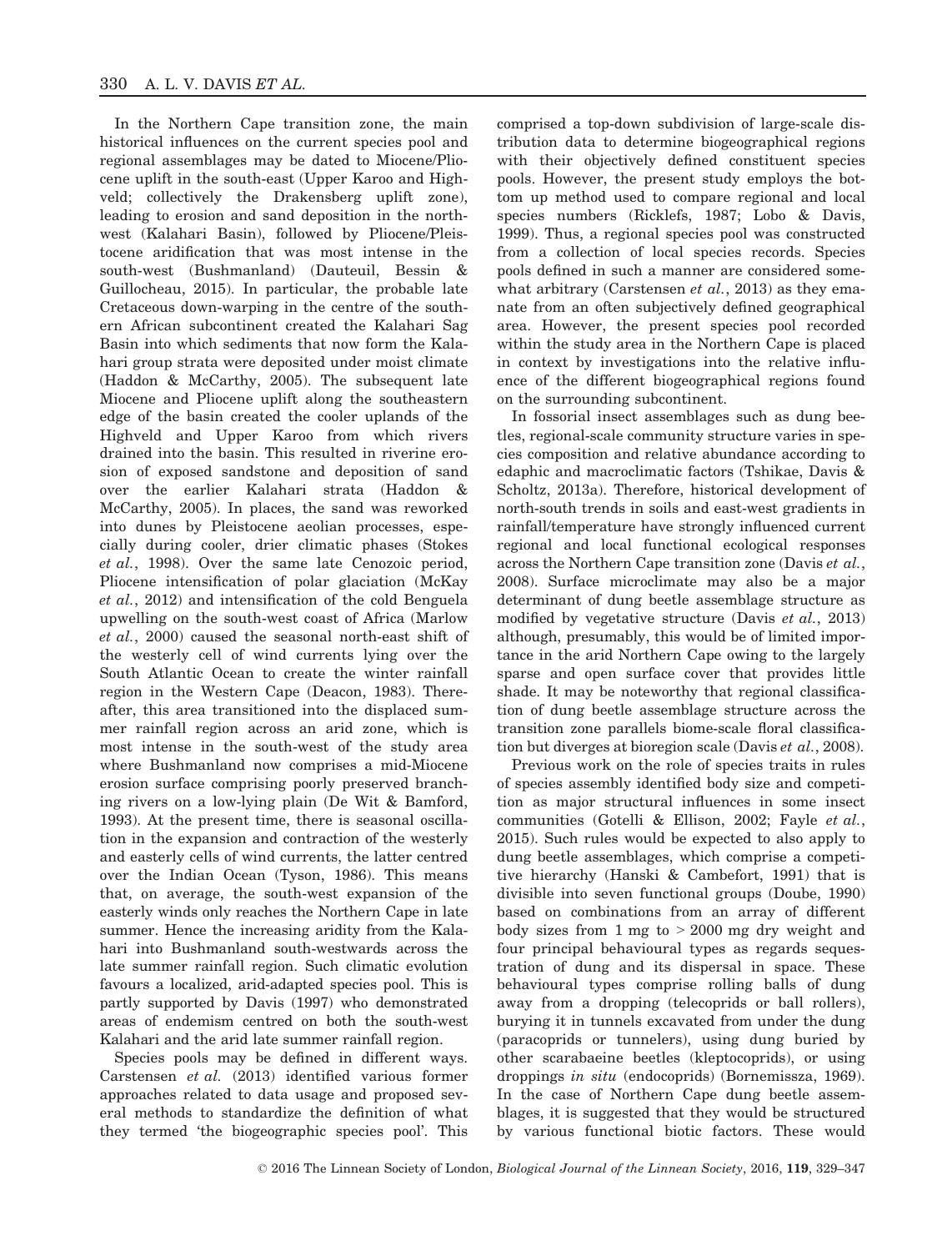include the relative suitability of different types of dung exploitation behaviour to dung pellets, which would dominate available dung types in the arid Northern Cape as supported by the trend from mesic to low-productivity arid climates in neighbouring Botswana where there is a decline and loss of large mammals dropping large dung types and an increase in those dropping pellets (Tshikae, Davis & Scholtz, 2013b). Other factors would be separation across time by different diel activity patterns and limits on ecological similarity through body size and dung exploitation behaviour hierarchies, which may promote reduction or avoidance of competition.

The principal aims were to examine how geological and climatic history of the southern African subcontinent has influenced current ecological setting in the Northern Cape transition zone:

- 1. Biogeographical groups were defined from the Northern Cape species pool using an improved distributional database for dung beetles. This database was used to plot and analyze distribution across the climate types of southern Africa south of 15°S.
- 2. Regions and sub-regions were defined for the enlarged Northern Cape study area from structural analysis of 412 species data sets.
- 3. Proportional biogeographical group composition was determined for each Northern Cape region.
- 4. Relative influence of potential abiotic drivers was determined for each region and sub-region from correlations between faunal data and environmental factors.
- 5. Proportional functional structure was defined for dung beetle assemblages of each Northern Cape region using a body size and behavioural classification.
- 6. Northern Cape regions defined for dung beetles were compared with those defined for flora by Mucina & Rutherford (2006).

# **METHODS**

## SOUTHERN AFRICA AND NORTHERN CAPE

The southern African subcontinent is fringed by a mostly narrow band of coastal lowlands almost entirely bordered by mountain escarpments that delineate a slightly tilted plateau with its lowest points in the western interior and greatest heights in the east (Partridge & Maud, 1987; Maud, 2012). A south-west/north-east climatic trend (Walter & Lieth, 1964) overlies this geomorphology and is roughly coincidental with principal floral biomes as defined by Mucina & Rutherford (2006) for South Africa. The south-west and south-east comprise winter or bimodal spring/autumn climates that support the Fynbos or Albany Thicket Biomes in moister areas. These merge into arid areas that support Succulent Karoo in the more winter rainfall-influenced south-west and Nama Karoo in the more late summer rainfallinfluenced north-east. Further north-east, the moist, mid-summer rainfall climate supports the Indian Ocean Coastal Biome on the east coast; the Grassland Biome in higher altitude, south-east areas; and the Savanna Biome in the remaining areas.

The study area of 50 200  $km^2$  in the Northern Cape, South Africa, is bisected by the Orange River Valley at the point where it forms the boundary between the Savanna (SV) and Nama Karoo (NK) Biomes (Fig. 1) in the arid late summer rainfall region (Fig. 2). The area covers parts of four floral bioregions (Mucina & Rutherford, 2006). Two comprise the arid Kalahari Duneveld (SVkd – 51 study sites) and dry Eastern Kalahari Bushveld (SVk – 45 study sites), which lay to the north-west and northeast and are dominated by deep sands. The other two comprise the arid Bushmanland & West Griqualand (NKb – 167 study sites) and cooler, dry, Upper Karoo (NKu – 136 study sites), which lay to the south-west and south-east and are dominated by finer-grained soils with scattered, mostly sandy pans. Each bioregion comprised a number of vegetation units. The distribution of study sites between these units is described in Supporting Information (Table S1).

## NORTHERN CAPE SAMPLING

Dung beetle assemblage structure (species and their abundances) were determined at 400 study sites on 87 farms and six sites in Tswalu Kalahari Reserve (Fig. 1) on single sampling occasions. Study sites were mostly > 1 km apart and not closer than 450 m. Total data sets amounted to 412, as data were recorded at six of the study sites on two separate occasions, one after substantial rainfall and one during drought [Farm Brulpan (1)]. Data were amassed over a period of 10 years from 2001 till 2011 with a hiatus in 2002. Data were recorded from 1 to 12 farms per year (Supporting Information, Table S2) and from 1 to 3 farms per sampling occasion. As peaks in average rainfall occur during late summer across the study area (Walter & Lieth, 1964), data were recorded primarily during March each year, except for a few sites studied in late February or early April. Sites were selected to sample from main habitat types on each farm.

At each study site, dung beetle assemblages were sampled using three pitfall traps (2 L buckets) at 10 m intervals, each baited with a c. 250 mL composite of cattle and sheep dung (50/50), which are the principal farm livestock in the study area. Each bait was wrapped in thin cloth to exclude beetles, deep frozen and, then, defrosted before use when it was supported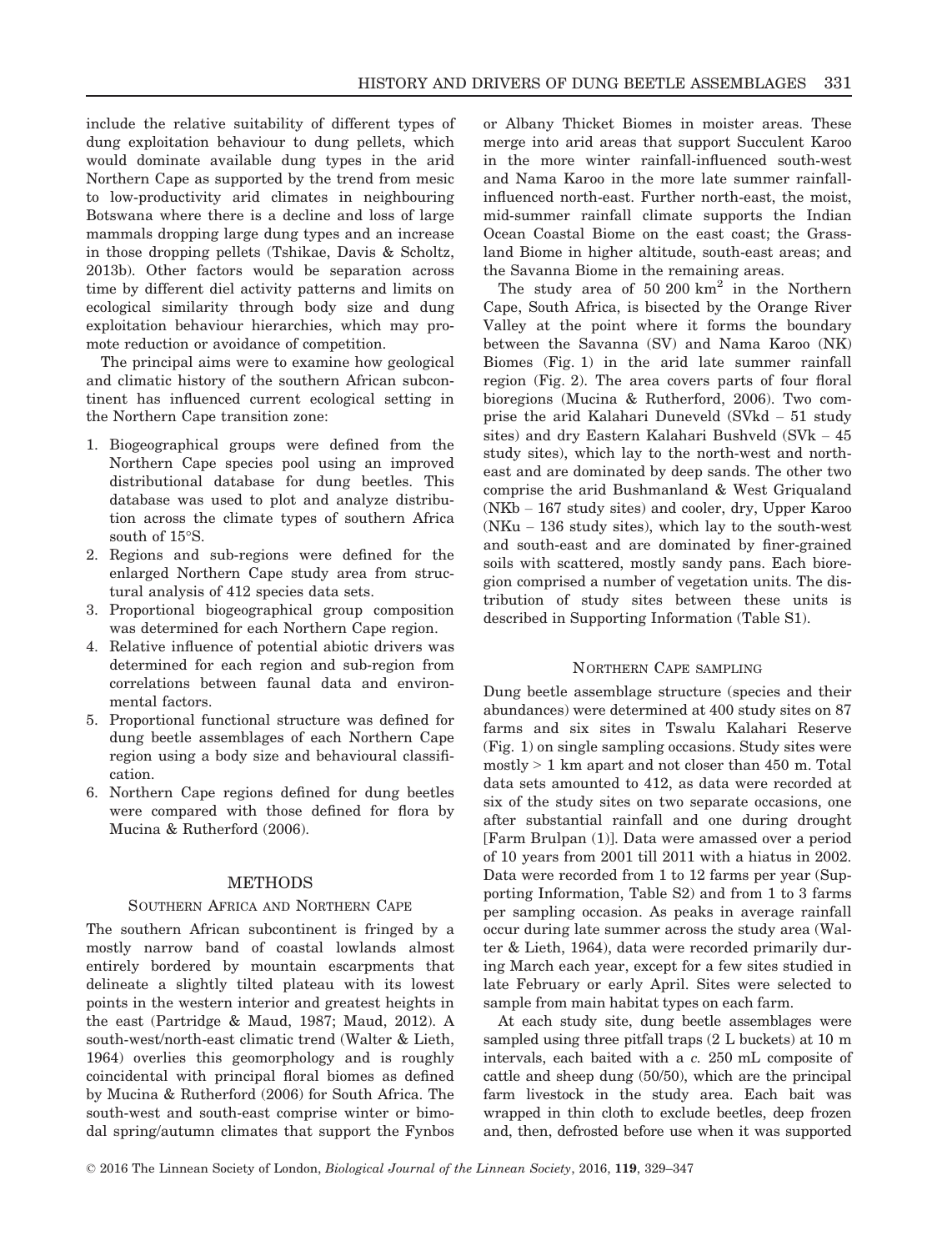

Figure 1. The Northern Cape study area, South Africa. A, Location of 412 study sites on 87 farms and one private reserve (key to farms: Supporting Information, Table S2). B, Regional classification of 87 farms (single data points) and one private reserve (three data points) (see Fig. 3) plotted on a basemap of floral bioregions (Mucina & Rutherford, 2006).

at ground level above a trap using two strong wires. At each site, sampling was conducted over 48 h. Traps were rebaited every 12 h so that fresh dung was presented to both diurnal and night-flying taxa. The catch was removed to storage in 70% alcohol after each 24 h period. Representative reference material is deposited at the University of Pretoria.

# NORTHERN CAPE ENVIRONMENT

Environmental data were measured in the field or extracted from maps. Spot altitude at study sites

was measured by GPS. GIS base maps were used to extract annual rainfall  $(1 \times 1 \text{ km}^2 \text{ polygons})$ , annual temperature  $(max. + min./2)$   $(5 \times 5 km^2$  polygons) and proportional contribution of sand grains to soils (FAO, 2012 – USDA soil classification). In some cases, classification of soil type was adjusted using on-site observations since the soil map was not always accurate at local scale. Classification of deep vs. stony soils was also made by on-site observations.

# DATA ANALYSIS

## Species pool and biogeography

The total number of dung beetle taxa recorded by sampling within the Northern Cape study area was defined as the species pool. Groups of species with differing biogeographical distribution patterns were determined by analyzing their wider occurrence across the climatic regions of southern Africa south of 15°S as defined by Walter & Lieth (1964). This classification divides southern Africa into 26 climate types comprising variants of Mediterranean-type winter rainfall (IV), bimodal spring/autumn rainfall (V) or arid climate (III) in the south-west and moist, warm temperate, summer rainfall climate (II) in the north-east. Climatic distribution data were determined for 113 out of 127 recorded species using an unpublished database (Supporting Information, Table S1). Distributions of these species were quantified by plotting their occurrences on a GIS basemap and counting the number of degree squares occupied in each of the 26 climate types. As numbers of observations varied between species, data were standardized by conversion to proportions on a 0-1 scale for each species. The data matrix of 113 species by proportional occurrence in each of 26 climate types was analyzed by hierarchical factor analysis using principal components to extract an optimum of six factors (Statsoft Inc., 2015 – Statistica v.12). Varimax normalized rotation was used to maximize patterns of high loadings along factors for clusters of species with similar biogeographical patterns. The matrix of correlations between oblique factors was subjected to a second factor analysis to extract extended factors representing shared (S factors) or unique variance (P factors). Coefficients of determination  $(r^2)$  derived from correlations between oblique and orthogonal extended factors show the proportion of shared and unique variance within clusters.

## Northern Cape regions

Northern Cape study sites with similar species assemblage structure were classified into regions using ordination (Statsoft Inc., 2015 – Statistica v.12). A data matrix was constructed comprising mean abundance/site/day at 412 study sites for 127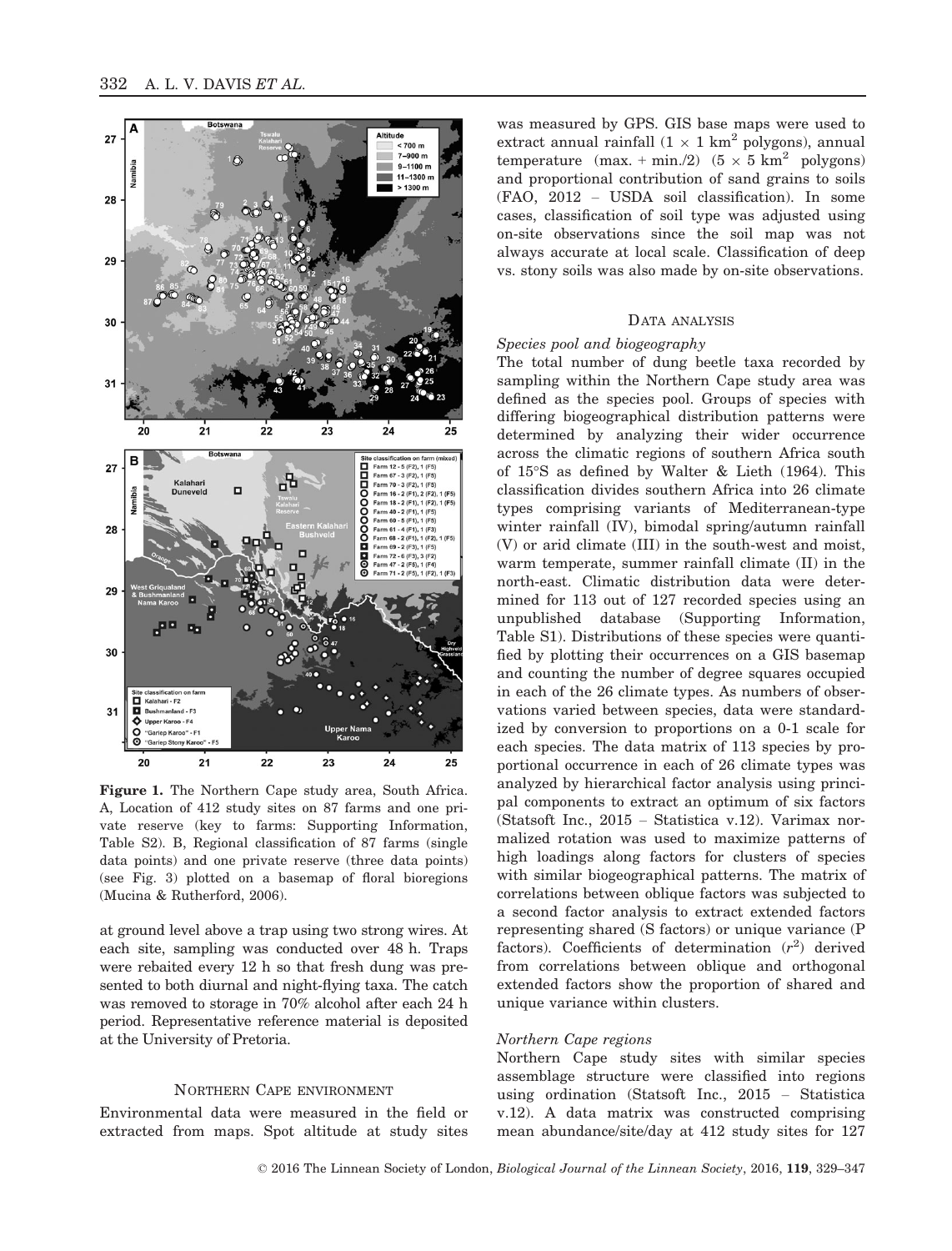

Figure 2. A, Main climatic regions of southern Africa (modified from Walter & Lieth, 1964). B, Ordination plot showing distances between the southern African climatic distributions of 113 taxa from the Northern Cape species pool of 127 species (see Supporting Information, Table S3 for key). C, Bar diagrams showing mean proportional climatic bias in six biogeographical species groups [0–1 scale; WBR, winter/Bimodal Rainfall; SWA, south-west arid; SWS, south-west arid (south); KAL, Kalahari; NES, northeast savanna; HVG, Highveld Grassland].

dung beetle species. This matrix was fourth root transformed, converted to a correlation matrix for study sites, and subjected to hierarchical factor analysis using principal components to extract an optimum of five factors. Clusters of study sites with similar dung beetle assemblage structure and their descriptive statistics were generated using the same procedure as in the biogeographical analysis. General Linear Model (GLM) one-way analyses of variance (ANOVAs) were used to determine the strength of separation in ordinal space both between clusters and along each factor.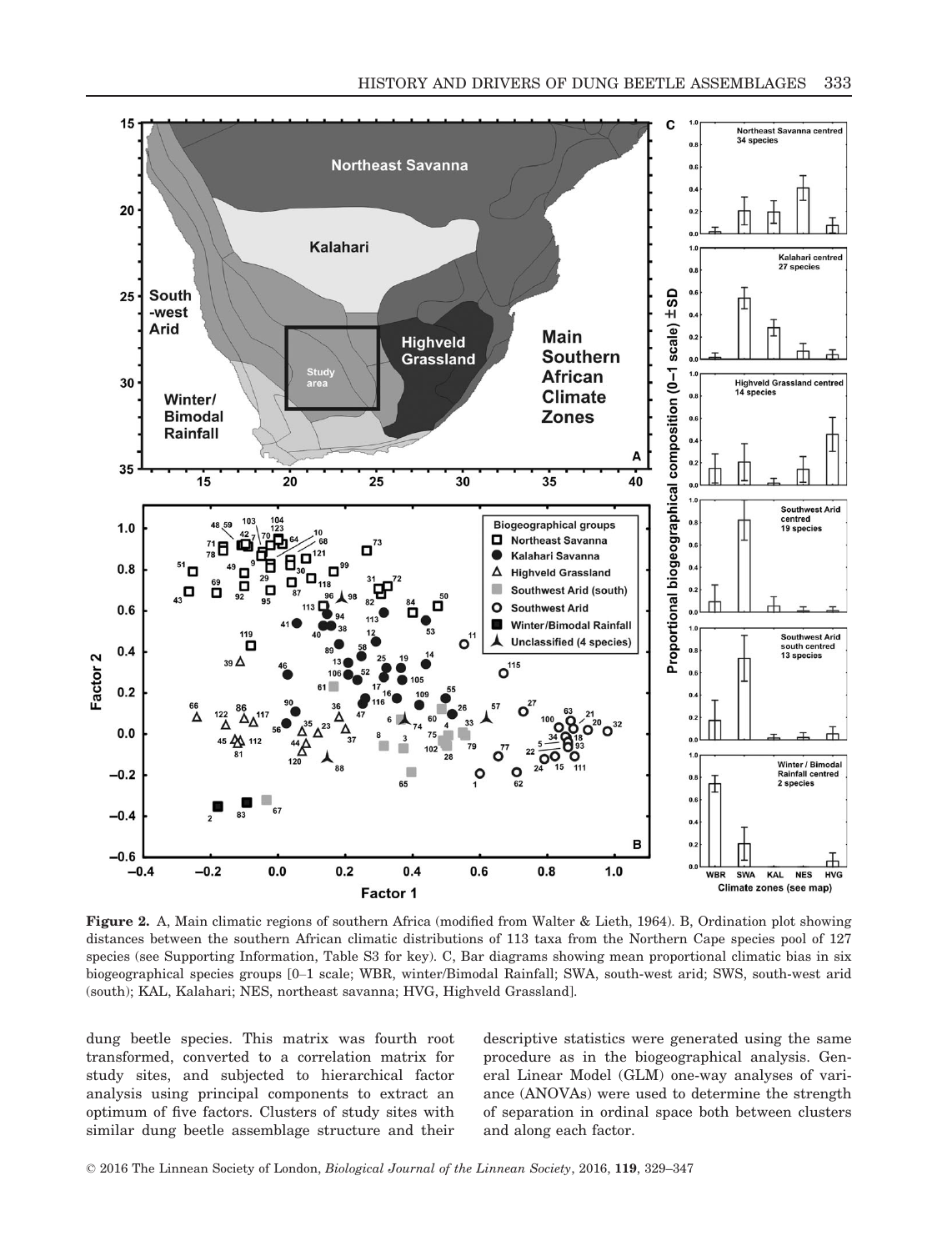

Figure 3. Ordination plot showing the distance between dung beetle assemblage structure at 412 study sites in the Northern Cape with classification into five regional clusters.

Significant environmental differences between dung beetle regions and principal drivers of faunal differences were determined using General Linear and Regression Models (Statsoft Inc., 2015 – Statistica v.12). GLM one-way ANOVAs and Tukey's honest significant difference (HSD) were used to detect differences between altitude, rainfall, temperature and relative sandiness at study sites in five dung beetle regions. Correlations between site values along each ordinal factor and  $log_{10}$ -transformed environmental data were determined using both GLM log-normal models and multiple regression from the General Regression module in Statistica v.12 (Statsoft Inc., 2015).

#### Northern Cape sub-regions

Further hierarchical factor analyses were conducted on data matrices for each of five regional clusters of study sites in order to classify Northern Cape sub-regions. Data matrices comprised mean abundance/site/day at 138 study sites for 78 dung beetle species (Gariep Karoo),  $102$  sites  $\times$  94 species (Kalahari), 71 sites  $\times$  51 species (Bushmanland), 51 sites  $\times$  53 species (Upper Karoo) and 32 sites  $\times$  57 species (Gariep Stony Karoo). Treatment of the data and analysis of each matrix were the same as in the regional analysis except that factorization was limited to three (Gariep Karoo, Kalahari) or two. In the Gariep Karoo and Kalahari, GLM oneway ANOVAs and Tukey's HSD were used to detect differences between altitude, rainfall, temperature and relative sandiness at study sites in three sub-regions. For Bushmanland, Upper Karoo and Gariep Stony Karoo, t-tests were used to detect differences between environmental parameters in sub-regions.

#### Regional faunal characteristics

EstimateS version 9.1.0 (Colwell, 2013) was used to measure exponential Shannon–Wiener alpha diver $sity$  ( $expH'$ ) for each study site. The means of the values for numbers of species and  $expH'$  per site were calculated for each of the five Northern Cape dung beetle regions defined by ordination. Significance of regional differences in mean values were determined using GLM one-way ANOVAs and Tukey's HSD.

As patterns shown by uncommon species were poorly supported or because biogeographical and functional data were unavailable, several faunal analyses were conducted on only the 60 numerically dominant species that comprised > 99% of total abundance at the 412 study sites. Abundance data for these species were used to determine proportional composition of biogeographical species groups in each Northern Cape dung beetle region. As abundance differed between each region, proportional composition was standardized by using percentage abundance values.

Bias in the occurrences of the 60 numerically dominant species between Northern Cape dung beetle regions was analyzed using multiple dimensional scaling (MDS) (Statsoft Inc., 2015 – Statistica v.12). The data matrix comprised square root transformed, mean abundance/trap/day shown by the 60 species across five regions. Two dimensions were specified for the analysis. On the ordination plot, a minimum spanning tree was fitted to assist interpretation of clustering. This was calculated by the MST module of the computer package, Arlequin v3.1 (Excoffier, Laval & Schneider, 2006) using a distance matrix generated by Statistica and the adjusted Kruskal algorithm from Arlequin.

Differences in functional composition of assemblages between Northern Cape dung beetle regions were also studied using data for the 60 numerically dominant species. These taxa were classified according to three dry body weight classes  $( $10^{-1}$ ,  $10^{-1}$  to$  $10^{-2}$ ,  $>10^{-2}$  mg), three dung exploitation habits (kleptocoprid, tunneler, ball roller), and two diel activity patterns (flight activity in darkness or daylight). Classification data were obtained from published results, measurements, observations, and estimates. This classification generated 10 proportional abundance values for the functional composition of each assemblage, which were used to measure functional diversity in each region (Shannon entropy). Similarity in functional composition between regions was determined by cluster analysis of a data matrix comprising 10 square root-transformed percentage values for each of five regions. The similarity matrix was calculated using the Bray-Curtis similarity coefficient and subjected to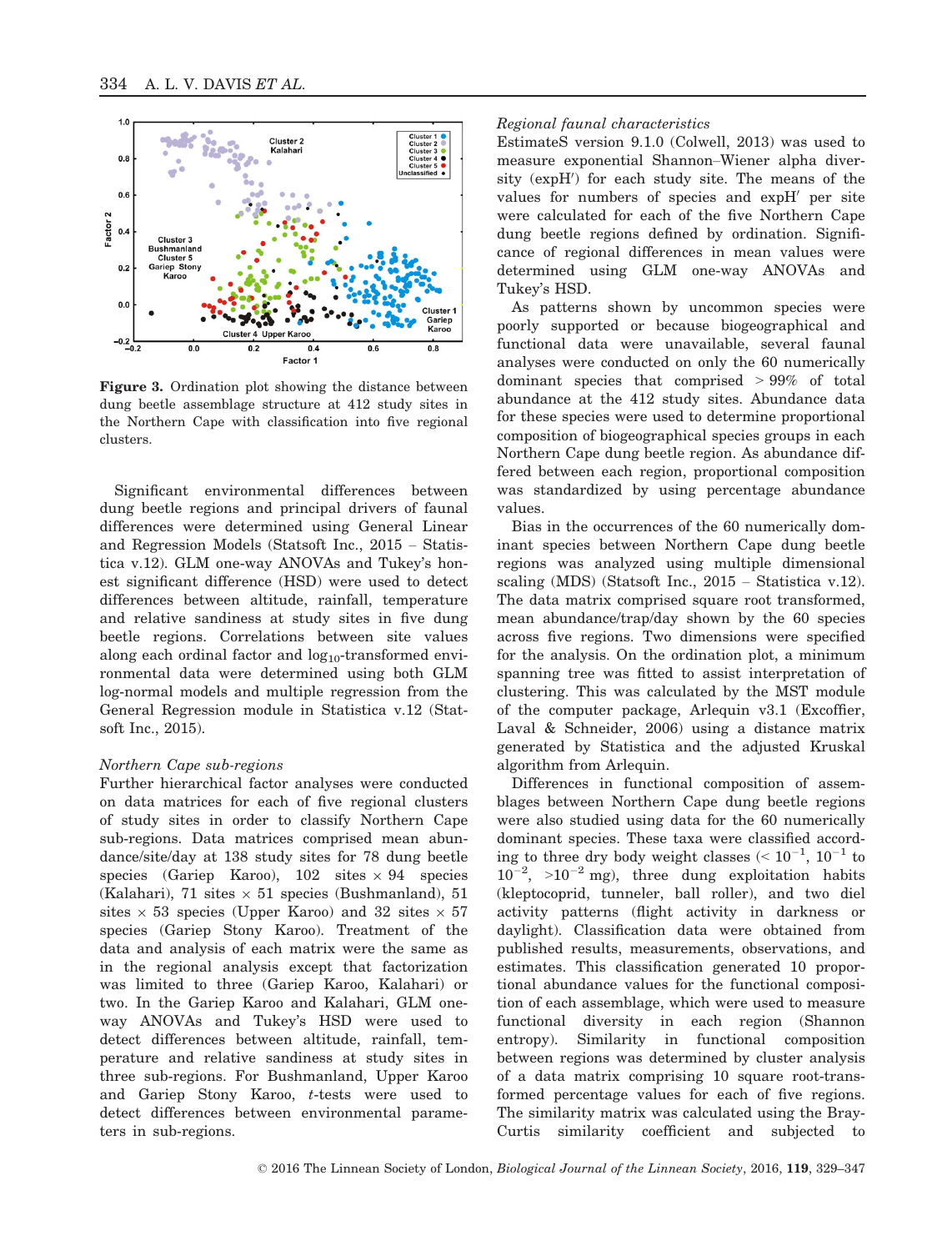clustering by group average linking using Primer 5 Version 5.2.9 (Clarke & Gorley, 2001).

## RESULTS

#### SPECIES POOL AND BIOGEOGRAPHY

The Northern Cape species pool comprised 127 species of scarabaeine dung beetles. Six biogeographical groups were defined for 113 of these species by hierarchical factor analysis of their climatic distribution patterns across southern Africa (Table 1, Fig. 2). The six groups accounted for 88.9% of total variance and were defined as northeast savanna, Kalahari, Highveld Grassland, southwest arid, South-west Arid (south), and winter/Bimodal Rainfall. Shared variance represented by secondary factor S1 showed that there was appreciable overlap between the two south-west arid species groups and the Kalahari group (Table 1). There was also appreciable overlap (S2) between the north-east savanna and Kalahari groups, which overlapped with the winter/Bimodal Rainfall group, respectively, along the south or west coasts. Unique variance represented by P factors was 20–37% in four arid and/or savanna groups but much higher in the winter/Bimodal Rainfall group (P6: 69%) and extreme in the Highveld Grassland group (P3: 98%).

## NORTHERN CAPE REGIONS

Five regional faunas were defined across the transition zone by hierarchical factor analysis of abundance data for 412 dung beetle assemblages (Figs 1B 3; Tables 2 and 3). The five regions included a minimum of 32 and a maximum of 138 assemblages each showing significantly high loadings along a single factor (factors 1–5) with only 18 assemblages remaining unclassified. Within ordinal space, mean separation of factor loadings for regional clusters was highly significant although there was some overlap (Table 2). Four regions extended across the Nama Karoo, mainly to the south of the River Orange, whereas the fifth encompassed the southwest Kalahari, mostly to the north of the river (Fig. 1B). Shared variance represented by secondary factors (S1, S2) showed that faunal overlap represented by Factor S1 (Table 3) did not extend to the cooler Upper Karoo (0%) but was influential to varying degrees in other Karoo regions and in the Kalahari. To the converse, faunal overlap represented by Factor S2 did not extend to the deep sands of the Kalahari (0%) but was influential to varying degrees in all Karoo regions. Unique variance represented by primary factors (P1–P5) was similar between Karoo regions (21–30%) but much higher in the single Kalahari region (60%) (Table 3).

#### REGIONS AND ENVIRONMENT

Environmental factors differed significantly between Northern Cape dung beetle regions (Table 4) reflecting differences in topography, gradients in rainfall and temperature, and differences in edaphic character. Mean altitude varied by over 400 m between regions and was reflected by a 4 °C variation in

**Table 1.** Proportional distribution of variance within clusters  $(0-1)$  represented by correlations  $(r^2)$  between oblique factors (clusters) and orthogonal extended factors derived from hierarchical factor analysis of climatic distribution data for 113 dung beetle species (four unclassified)

| Extended<br>factors | Coefficient of determination $(r^2)$ |           |           |           |            |                |                          |
|---------------------|--------------------------------------|-----------|-----------|-----------|------------|----------------|--------------------------|
|                     | Cluster 1                            | Cluster 2 | Cluster 3 | Cluster 4 | Cluster 5  | Cluster 6      | Biogeographical<br>group |
| S <sub>1</sub>      | 0.63                                 | 0.05      | 0.02      | 0.57      | 0.79       | 0.00           | Arid South-west          |
| S <sub>2</sub>      | 0.00                                 | 0.68      | 0.01      | 0.21      | 0.01       | 0.31           | Moist NE, E and S        |
| P <sub>1</sub>      | 0.37                                 | $\Omega$  | 0         | 0         | $\Omega$   | 0              | South-west Arid          |
| P <sub>2</sub>      | 0                                    | 0.27      | 0         | 0         | $\theta$   | 0              | North-east Savanna       |
| P3                  | $\theta$                             | $\Omega$  | 0.98      | 0         | $\Omega$   | $\Omega$       | Highveld                 |
| P <sub>4</sub>      | $\theta$                             | $\Omega$  | 0         | 0.22      | $\Omega$   |                | Kalahari                 |
| P <sub>5</sub>      | $\theta$                             | $\Omega$  | 0         | 0         | 0.20       | 0              | SW Arid (South)          |
| P <sub>6</sub>      | $\theta$                             | $\Omega$  | 0         | 0         | $\Omega$   | 0.69           | Winter Rainfall          |
| $%$ Variance*       | 49.9                                 | 24.1      | 12.6      | 6.8       | 4.3        | 2.7            | Total 88.9%              |
| $N$ species         | 19                                   | 34        | 14        | 27        | 13         | $\overline{2}$ |                          |
| Biog. group         | SW Arid                              | NE Sav.   | Highveld  | Kalahari  | SW Arid S. | Winter Rain    |                          |

S1, S2, secondary factors (shared variance); P1–P6, primary factors (unique variance); '0', no correlation at six places of decimals; sum of  $r^2$  occasionally > 1 due to rounding up.

\*Proportional variance derived from eigenvalues.

© 2016 The Linnean Society of London, Biological Journal of the Linnean Society, 2016, 119, 329–347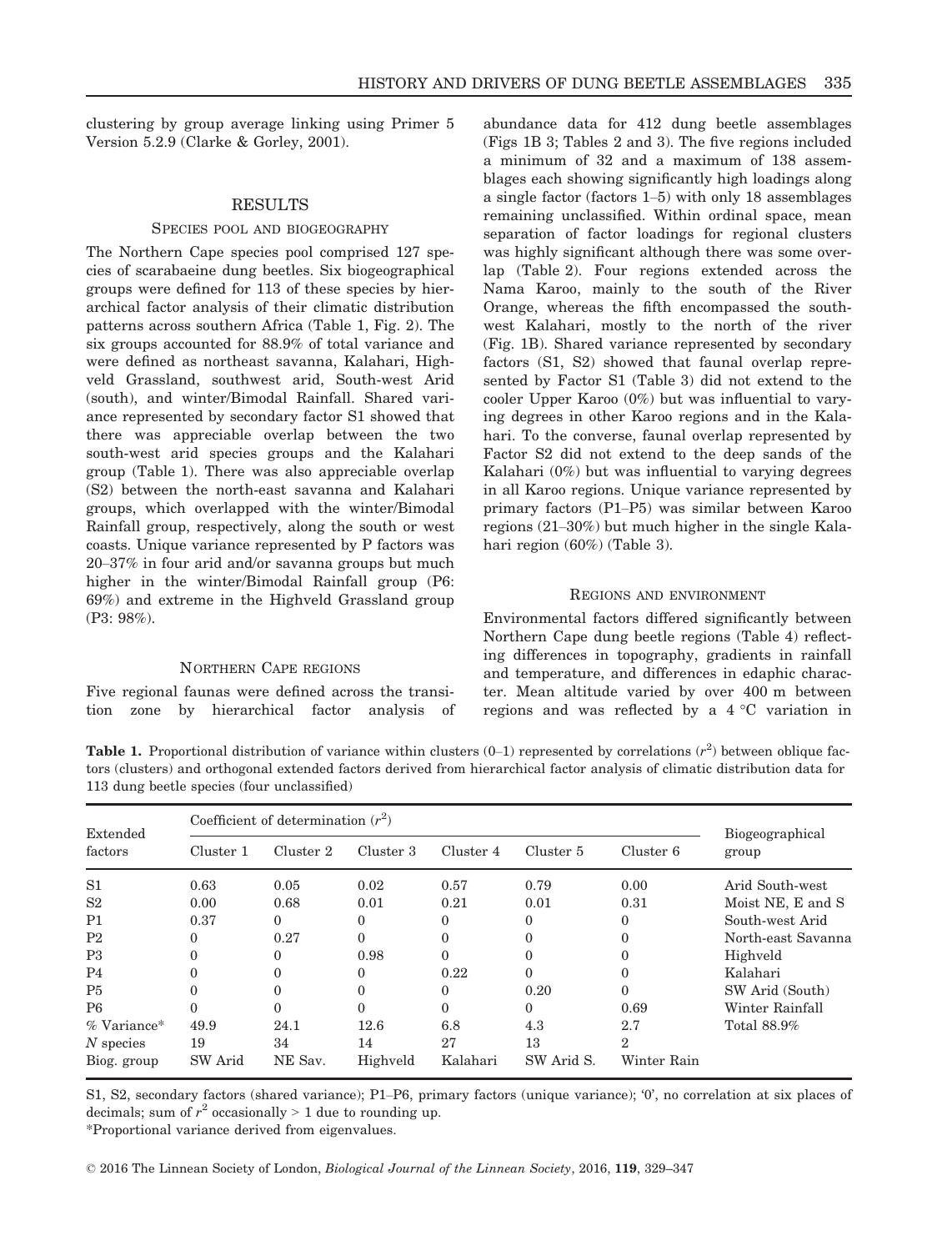annual temperature  $(max. + min./2)$ . There was also a 140 mm difference in annual rainfall between regions, which is substantial when maximum mean rainfall for any region was 280.7 mm per annum. Mean percentage of sand grains in soils within regions reflected a mosaic of outlier dunes and sandy saline pans in a matrix of finer-grained soils in Karoo regions compared to the dominance of deep sands in the Kalahari region.

Although nearly all correlations between ordinate values and environmental factors showed significant correlations, some were greater than others (Table 5). In the case of the transition zone in the Orange River Valley, regions on the southern valley edge (clusters designated, Gariep Karoo and Gariep Stony Karoo), no particular environmental correlation stood out as a major influence on the separation of its dung beetle fauna from that of other regions although the Gariep Karoo was cooler and less sandy than the Kalahari, wetter than Bushmanland and warmer than the Upper Karoo whereas the Gariep Stony Karoo was wetter, warmer and stonier than the Gariep Karoo. However, in the case of the three regions extending to the periphery of the study area (Fig. 1), stand-out statistics related to high correlations between ordinate values and cooler temperature (Upper Karoo), lower rainfall (Bushmanland), or higher proportion of sand grains in soils (Kalahari). The incidence of sand vs. finer-grained soils and stony vs. deep soils defined by categorical on-site observations supports the differences between study sites (Table 6).

#### SUB-REGIONS AND ENVIRONMENT

Each defined Northern Cape dung beetle region was subdivided in two or three using ordination (Table 7). Faunal overlap of 70–80% (S1) was demonstrated between sub-regions and 20–30% unique variance (P1, P2, P3). The bulk of the sites in the Gariep Karoo sub-regions were situated along the lower, warmer, southern edge of the Orange River Valley (Cluster A) with a few sites at cooler higher altitude further south (Cluster B – mainly Farms 41–43, also Farms 54, 55, 58 sampled in cold weather) or to the south-east at the edge of the Upper Karoo (Cluster C – mainly Farms 28, 29, 33, 34, 36, 37). The three Kalahari sub-regions comprised the typical deep sand fauna to the north of the River Orange (Cluster D) and two edge faunas along the north and south margins of the Orange River Valley where conditions were less sandy and often stony (Cluster  $E$  – especially Farms 10, 12–14) or drier and less sandy on isolated dunes or saline pans (Cluster  $F -$  especially Farms 15, 16, 70, 72). The two Bushmanland sub-regions comprised higher,

| Rows                    | $_{\rm Cluster}$ 1        | Cluster <sub>2</sub>           | Cluster 3                      | Cluster 4                       | Cluster 5                       | $\boldsymbol{F}$ value $_{(\text{d.f.})}$ |
|-------------------------|---------------------------|--------------------------------|--------------------------------|---------------------------------|---------------------------------|-------------------------------------------|
| $\hat{\mathcal{A}}$     |                           |                                |                                |                                 |                                 |                                           |
| Factor 1                | $0.651 \pm 0.089^a$       | $0.101 \pm 0.121^d$            | $0.274 \pm 0.140^b$            | $0.281 \pm 0.147^b$             | $0.221 \pm 0.189$ <sup>c</sup>  | $294.33***$ (4, 685)                      |
| Factor 2                | $0.104 \pm 0.137^b$       | $0.770 \pm 0.139^a$            | $0.136 \pm 0.159^{\rm b}$      | $-0.031 \pm 0.061$ <sup>c</sup> | $0.144 \pm 0.185^{b}$           | $492.43***$ (4, 505)                      |
| Factor 3                | $0.257 \pm 0.092^{b}$     | $0.181 \pm 0.148$ <sup>c</sup> | $0.748 \pm 0.133$ <sup>a</sup> | $0.047 \pm 0.087^d$             | $0.233 \pm 0.158$ <sup>bc</sup> | $317.40***$ (4, 345)                      |
| Factor 4                | $0.295 \pm 0.145^{\circ}$ | $-0.056 \pm 0.045^{\circ}$     | $0.053 \pm 0.070^d$            | $0.760 \pm 0.104^a$             | $0.125 \pm 0.139$ <sup>c</sup>  | $449.74***$ (4, 250)                      |
| Factor 5                | $0.230 + 0.137^c$         | $158 \pm 0.180^{\circ}$        | $0.347 \pm 0.114^{b}$          | $0.197 \pm 0.151$ <sup>c</sup>  | $0.593 \pm 0.089^a$             | $51.94***$ (4, 155)                       |
| $\widehat{\Xi}$         |                           |                                |                                |                                 |                                 |                                           |
| Factor 1                |                           |                                |                                |                                 |                                 |                                           |
| Factor 2                |                           |                                |                                |                                 |                                 |                                           |
| Factor 3                |                           |                                |                                |                                 |                                 |                                           |
| Factor $4$              |                           |                                |                                |                                 |                                 |                                           |
| Factor 5                |                           |                                |                                |                                 |                                 |                                           |
| $F_{\rm (df\ 4,\ 389)}$ | 370.21***                 | 529.02***                      | $275.57***$                    | 455.30***                       | 47.32***                        |                                           |
| Region                  | Gariep Karoo              | Kalahari                       | Bushmanland                    | Upper Karoo                     | Gariep Stony Karoo              |                                           |

 $\mathbf{I}$ 

 $\overline{\phantom{a}}$ 

 $\widehat{a}$   $\widehat{a}$   $\widehat{a}$   $\widehat{c}$   $\widehat{a}$ 

 $\mathbf{I}$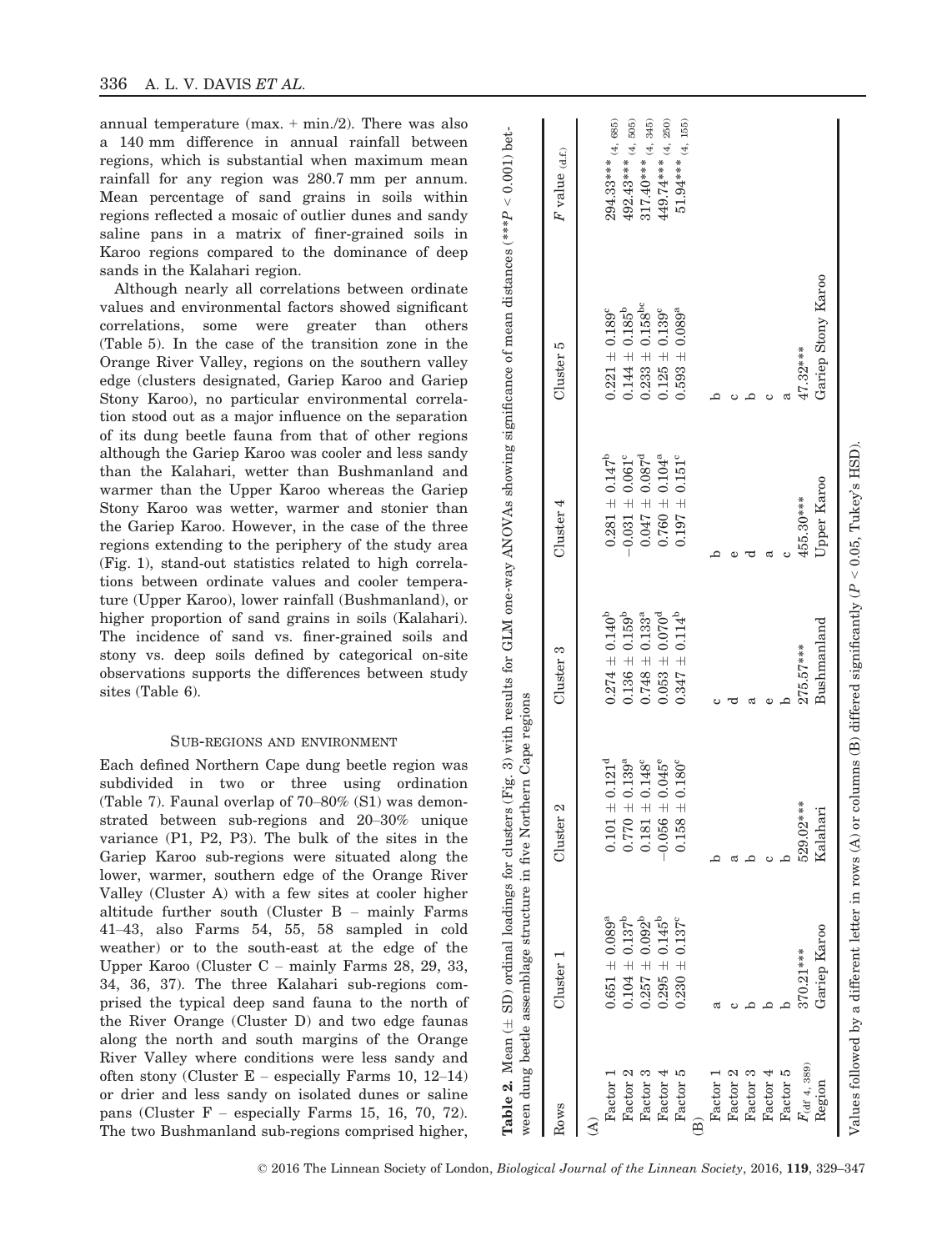|                  |           | Coefficient of determination $(r^2)$ |           |           |              |                      |  |  |  |
|------------------|-----------|--------------------------------------|-----------|-----------|--------------|----------------------|--|--|--|
| Extended factors | Cluster 1 | Cluster 2                            | Cluster 3 | Cluster 4 | Cluster 5    | Northern Cape region |  |  |  |
| S <sub>1</sub>   | 0.25      | 0.40                                 | 0.65      | 0.00      | 0.50         | Kalahari and Karoo   |  |  |  |
| S <sub>2</sub>   | 0.54      | 0.00                                 | 0.11      | 0.71      | 0.28         | Nama Karoo           |  |  |  |
| P <sub>1</sub>   | 0.21      | $\Omega$                             | 0         | 0         | 0            | Gariep Karoo         |  |  |  |
| P <sub>2</sub>   | 0         | 0.60                                 | $\Omega$  | 0         | 0            | Kalahari             |  |  |  |
| P3               | 0         | $\Omega$                             | 0.25      | 0         | 0            | Bushmanland Karoo    |  |  |  |
| P <sub>4</sub>   | 0         | $\Omega$                             | 0         | 0.30      | 0            | Upper Karoo          |  |  |  |
| P <sub>5</sub>   | 0         | $\Omega$                             | $\Omega$  | 0         | 0.22         | Gariep Stony Karoo   |  |  |  |
| $%$ Variance*    | 45.2      | 17.2                                 | 7.9       | 3.7       | 3.3          | Total 74.2%          |  |  |  |
| $N$ samples      | 138       | 102                                  | 71        | 51        | 32           |                      |  |  |  |
| NC Region        | Gariep    | Kalahari                             | Bushman.  | Upper     | Gariep Stony |                      |  |  |  |

**Table 3.** Proportional distribution of variance within clusters  $(0-1)$  represented by correlations  $(r^2)$  between oblique factors (clusters) and orthogonal extended factors derived from hierarchical factor analysis of abundance data for 412 dung beetle species assemblages

S, secondary factors (shared variance); P, primary factors (unique variance); '0', no correlation at six places of decimals; sum of  $r^2$  occasionally > 1 due to rounding up.

\*Proportional variance derived from eigenvalues.

**Table 4.** Mean environmental data  $\pm$  SD for each cluster of Northern Cape study sites classified by ordination of dung beetle assemblage structure

| Cluster and<br>$F$ number | Altitude $(m)^{\dagger}$     | Annual rain<br>$\text{m}^{\dagger}$ | Annual temp.<br>$(max + min/2)$<br>$({}^{\circ}C)^{\dagger}$ | Soil composition<br>(% sand grains) <sup>†</sup> | Northern Cape region |
|---------------------------|------------------------------|-------------------------------------|--------------------------------------------------------------|--------------------------------------------------|----------------------|
| Cluster 1                 | $1110.0 + 111.0^b$           | $190.8 + 28.9^{\circ}$              | $17.6 + 1.4^{\circ}$                                         | $47.8 \pm 14.9^{\rm b}$                          | Gariep Karoo         |
| Cluster 2                 | $1053.0 + 84.5^{\circ}$      | $194.8 + 30.3^{\rm b}$              | $19.2 + 0.5^{\rm a}$                                         | $82.8 + 16.4^{\rm a}$                            | Kalahari             |
| Cluster 3                 | $924.8 \pm 79.2^{\rm d}$     | $140.9 + 22.5^{\circ}$              | $19.3 + 0.7^{\rm a}$                                         | $50.1 + 19.8^{\rm b}$                            | Bushmanland Karoo    |
| Cluster 4                 | $1330.7 + 98.4^{\mathrm{a}}$ | $280.7 + 26.6^{\rm a}$              | $15.2 + 0.9^d$                                               | $47.1 + 5.3^{b}$                                 | Upper Karoo          |
| Cluster 5                 | $1058.8 + 96.6^{\circ}$      | $193.9 + 22.0^{\circ}$              | $18.6 + 0.4^b$                                               | $50.4 \pm 15.1^{\rm b}$                          | Gariep Stony Karoo   |
| $F_{\rm (df 4, 389)}$     | $137.69***$                  | $194.24***$                         | 182.80***                                                    | 92.95***                                         |                      |

 $***P < 0.001$ , (GLM one-way ANOVA).

<sup>†</sup>Within columns, numbers followed by a different letter differed significantly ( $P < 0.05$  – Tukey's HSD).

moister sites to the north-east of the region (Cluster H) and lower appreciably drier sites to the southwest (Cluster G – Farms 77, 78, 80–87). The two Upper Karoo sub-regions comprised lower warmer sites to the west/north-west of the region (cluster I) and higher cooler sites to the east/south-east (Cluster J – mainly Farms 20–27). The two Gariep Stony Karoo sub-regions show no clear environmental bias, only slight eastern spatial bias (Cluster K – especially Farms 46–48, 59) or a mixture of east and west study sites (Cluster L). Thus, from the transition zone to the periphery of the study area, three Northern Cape regions show an intensification of the principal environmental factors by which they are defined in terms of strength of correlation, i.e. from stony sands or lower proportions of sand grains to deep 90% sands (Kalahari), from lower warmer to higher cooler conditions (Upper Karoo), and from moister to drier conditions (Bushmanland).

## FLORAL AND DUNG BEETLE REGIONS

The Northern Cape dung beetle regions showed both congruence and divergence from floral regions (Fig. 1B). Kalahari or Karoo trends shown by secondary ordination factors (S1, S2) reflected the division at floral biome scale between the savanna and Nama Karoo (Table 3, Fig. 1B). S2 was only represented in the Karoo not the Kalahari (0%). S1 was represented in both biomes but not in the coolest Karoo region (Upper Karoo, 0%). Primary ordination factors reflected divisions at bioregion scale but there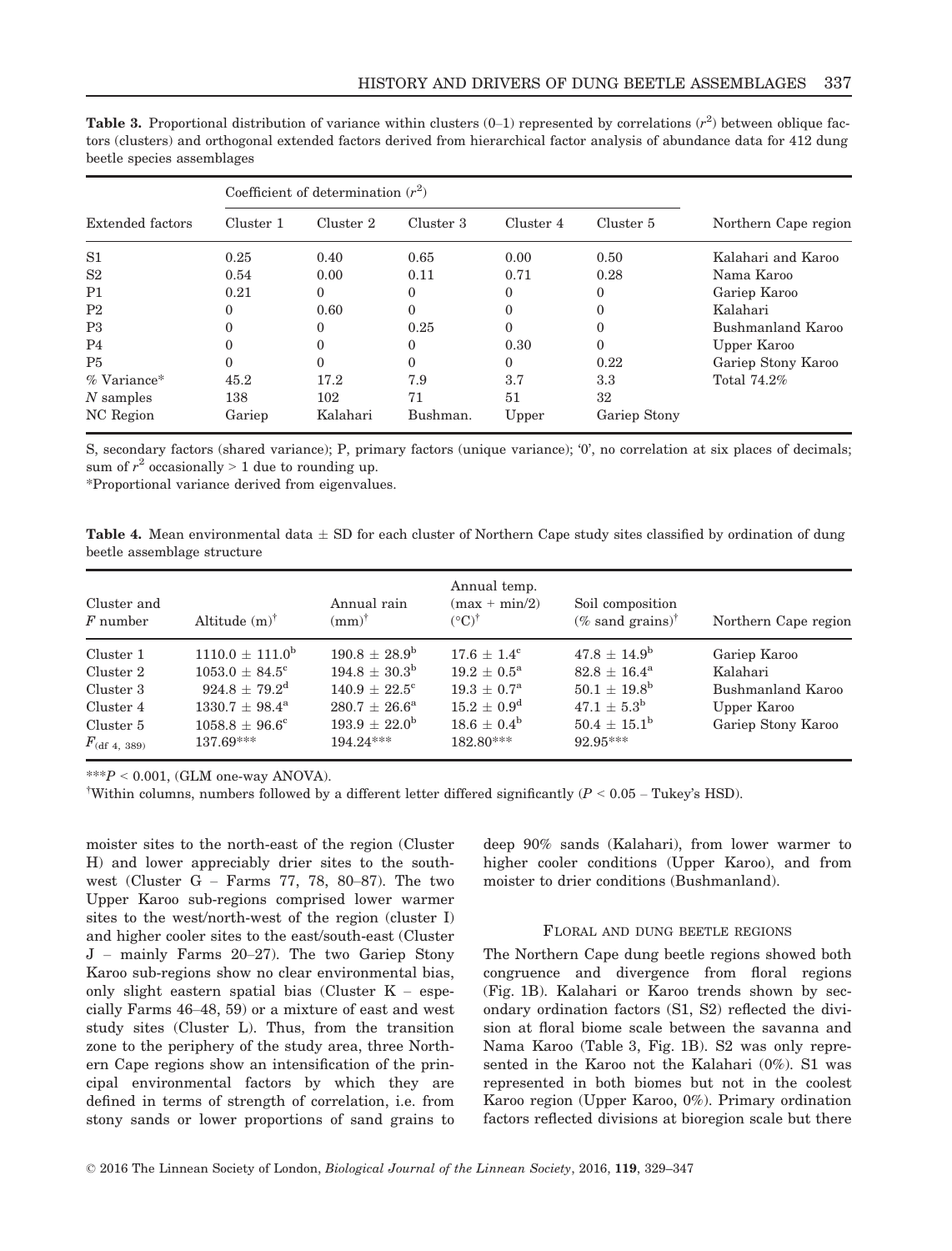|  | Table 5. Influence of environmental attributes on dung beetle assemblage structure in Northern Cape regions (1. Gar- |  |  |  |  |  |
|--|----------------------------------------------------------------------------------------------------------------------|--|--|--|--|--|
|  | iep Karoo, 2. Kalahari, 3. Bushmanland Karoo, 4. Upper Karoo, 5. Gariep Stony Karoo)                                 |  |  |  |  |  |

| Generalized linear model <sup>†</sup> | Wald statistic <sub>(df 1)</sub>                               |                            |                            |                            |                           |  |  |  |  |
|---------------------------------------|----------------------------------------------------------------|----------------------------|----------------------------|----------------------------|---------------------------|--|--|--|--|
| Environmental attribute               | 1. Gariep                                                      | 2. Kalahari                | 3. Bushman                 | 4. Upper                   | 5. Stony                  |  |  |  |  |
| Annual rainfall                       | 3.35                                                           | 87.66***                   | 444.91***                  | 68.02***                   | $20.17***$                |  |  |  |  |
| Annual temperature                    | $17.75***$                                                     | 109.93***                  | 79.76***                   | 186.75***                  | 48.58***                  |  |  |  |  |
| Proportion of sand                    | 58.24***                                                       | 152.54***                  | 64.16***                   | 77.83***                   | 28.88***                  |  |  |  |  |
| Stoniness (categorical: 0 or 1)       | $6.90**$                                                       | 2.29                       | $13.76***$                 | $5.19*$                    | 8.84**                    |  |  |  |  |
| General regression <sup>‡</sup>       | $F(\text{df } 1, 408)$ (+, positive; -, negative relationship) |                            |                            |                            |                           |  |  |  |  |
| Environmental attribute               | 1. Gariep                                                      | 2. Kalahari                | 3. Bushman                 | 4. Upper                   | 5. Stony                  |  |  |  |  |
| Annual rainfall                       | $14.15***_{(-)}$                                               | $69.87***$ <sub>(+)</sub>  | $399.70***$ <sub>(-)</sub> | $29.45***$ <sub>(+)</sub>  | $20.28***$ <sub>(+)</sub> |  |  |  |  |
| Annual temperature                    | $32.47***$ <sub>(-)</sub>                                      | $291.36***$ <sub>(+)</sub> | $0.56_{(+)}$               | $422.71***$ <sub>(-)</sub> | $71.11***$ <sub>(+)</sub> |  |  |  |  |
| Proportion of sand                    | $59.71***$ <sub>(-)</sub>                                      | $315.04***$ <sub>(+)</sub> | $84.24***$ <sub>(-)</sub>  | $134.71***$ <sub>(-)</sub> | $55.71***$ <sub>(-)</sub> |  |  |  |  |

† Log-normal model.

 $^{\ddagger}$ Multiple regression [log<sub>10</sub> transformed environmental data on ordinate values for dung beetle assemblage structure (see Table 2)].  $*P < 0.05$ ,  $*P < 0.01$ ,  $**P < 0.001$ .

Table 6. Proportion of sand grains and stony soils in Northern Cape dung beetle regions

| Cluster            | $%$ Sand<br>(average)<br>per site) | $%$ Stony<br>sites | Total<br>$N$ sites |
|--------------------|------------------------------------|--------------------|--------------------|
| Gariep Karoo       | 43.2                               | 34.5               | 138                |
| Kalahari           | 98.0                               | 14.7               | 102                |
| <b>Bushmanland</b> | 69.0                               | 43.7               | 71                 |
| Upper Karoo        | 7.8                                | 64.7               | 51                 |
| Gariep Stony       | 50.0                               | 68.7               | 32                 |

were some divergences. The two Kalahari floral bioregions comprised only one dung beetle region. By contrast, both of the Nama Karoo floral bioregions (Bushmanland, Upper Karoo) were represented by dung beetle regions. But, a further intervening dung beetle region (Gariep Karoo) straddled the Bushmanland/Upper Karoo boundary south of the River Orange (Fig. 1B). A second superimposed dung beetle region (Gariep Stony Karoo) may represent moister but stony conditions within the Gariep Karoo.

## REGIONAL FAUNAL CHARACTERISTICS

There were clear between-region differences in number of species and diversity in the Northern Cape (Fig. 4). Mean number of species per study site was much greater on the Kalahari deep sands than in the Nama Karoo whereas it was slightly greater in the Gariep and Upper Karoo than in arid Bushmanland or Gariep Stony Karoo. Mean diversity per study site was more equitable between Kalahari and some Nama Karoo regions although again lower in Bushmanland and Gariep Stony Karoo. Species patterns varied from abundance confined to a single defined region to more equitable distribution between regions, although most showed patterns of bias to particular regions (Supporting Information, Table S3). Out of 127 species recorded across the study area, 75 showed extreme bias to a single region (> 80% of their total abundance) with most biased to the Kalahari (47), many fewer to the Upper Karoo (16) and least to the other three regions (Gariep Karoo: 6; Gariep Stony Karoo: 4; Bushmanland: 2).

The 60 most abundant species comprised from 98.3– 99.7% of total abundance in each region and were considered to best define the principal species pool, regional, and local faunal characteristics. In terms of proportional abundance of the 60 most abundant species, there were strong differences in biogeographical composition between the five regions (Figs 2, 5). Northeast savanna and Kalahari species groups dominated only in the Kalahari region. The southwest arid species group dominated in arid Bushmanland and on the frequently stony soils of the Gariep Stony Karoo. The southwest arid species group and the southwest arid group with a cooler southern bias showed equal dominance in the Gariep Karoo whereas the Upper Karoo was dominated by southwest arid species with a cooler southern bias. However, all five regions showed appreciable representation by at least one other biogeographical group.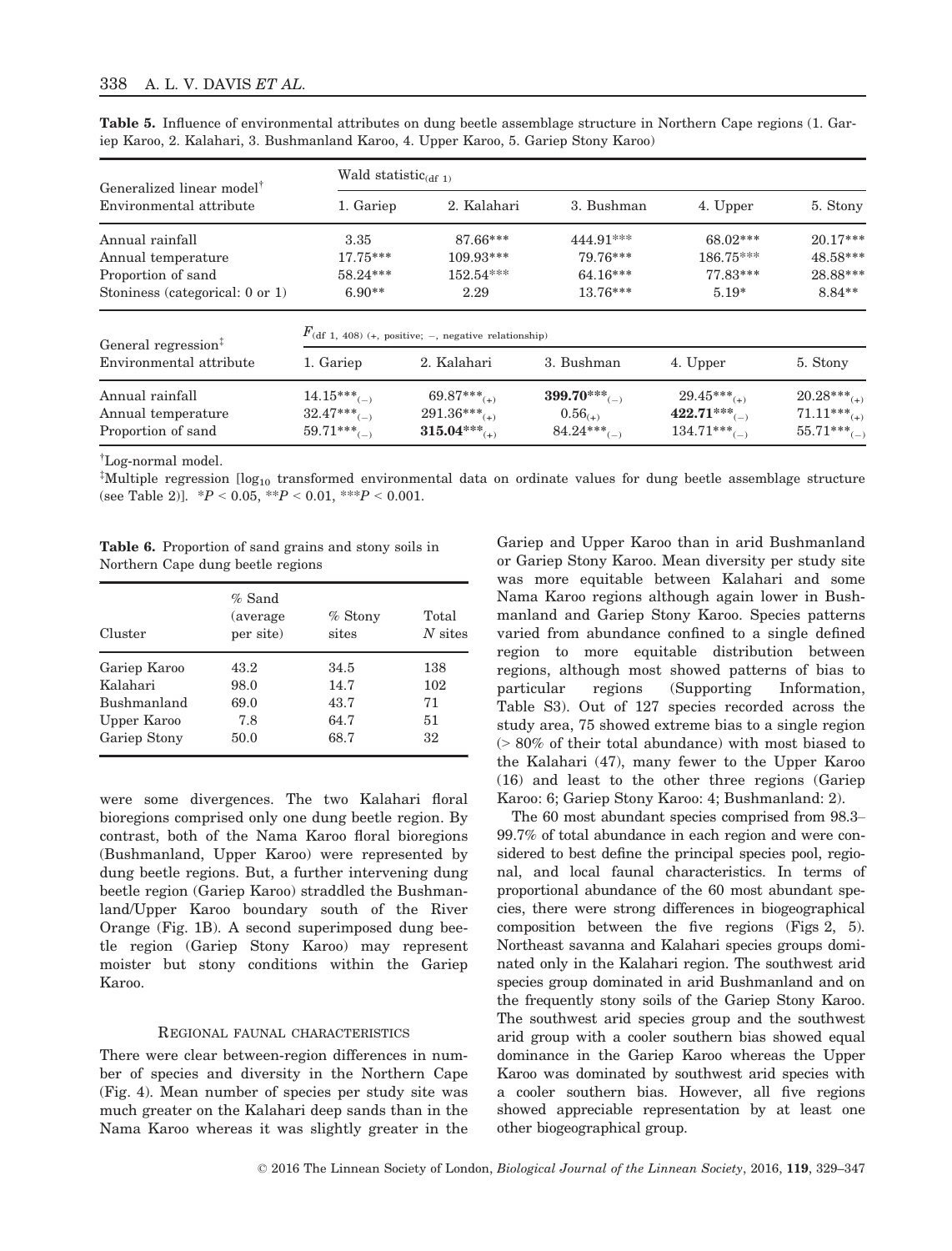Table 7. Sub-regional attributes of dung beetle assemblages within Northern Cape regions: (a) correlations (coefficient of determination  $-r^2$ ) between oblique factors (clusters) and orthogonal extended factors derived from hierarchical factor analyses representing proportional distribution of variance (0–1) within clusters; (b) environmental attributes within sub-regions (\* $P < 0.05$ , \*\* $P < 0.01$ , \*\* $P < 0.001$ ; in each column, values followed by a different letter differed significantly at  $P < 0.05$ , Tukey's HSD)

|                                                                                                           |                               |                                      | (a) Coeff. of determ. $(r^2)$            |                                    | (b) Mean environmental factors $\pm$ SD                                                            |                                                                                              |                                                                                           |                                                                                          |                      |  |  |
|-----------------------------------------------------------------------------------------------------------|-------------------------------|--------------------------------------|------------------------------------------|------------------------------------|----------------------------------------------------------------------------------------------------|----------------------------------------------------------------------------------------------|-------------------------------------------------------------------------------------------|------------------------------------------------------------------------------------------|----------------------|--|--|
|                                                                                                           | S1                            | P1                                   | P <sub>2</sub>                           | P <sub>3</sub>                     | Altitude m                                                                                         | Rainfall mm                                                                                  | Temp. °C                                                                                  | $%$ Sand                                                                                 | % Stony              |  |  |
| Gariep Karoo 138 samples (7 unclassified)<br>Cluster A<br>Cluster B<br>Cluster C<br>$F_{\rm (df 2, 128)}$ | 0.70<br>0.72<br>0.79          | 0.30<br>$\theta$<br>$\overline{0}$   | $\overline{0}$<br>0.28<br>$\Omega$       | $\mathbf{0}$<br>$\theta$<br>0.21   | $1058.5 \pm 59.0^{\rm b}$<br>$1256.9 \pm 86.1^a$<br>$1205.1 \pm 133.8^{\rm a}$<br>65.78***         | $180.7 \pm 20.5^{\rm b}$<br>$243.2 \pm 24.4^a$<br>$188.1 \pm 15.0^{\rm b}$<br>71.47***       | $18.2 \pm 0.8^{\rm a}$<br>$15.4 \pm 0.9^{\circ}$<br>$16.8 \pm 1.6^{\rm b}$<br>65.07***    | $49.2 \pm 15.8$<br>$49.6 \pm 13.2$<br>$43.0 \pm 12.9$<br>1.55                            | 26.1<br>22.2<br>71.4 |  |  |
|                                                                                                           | (a) Coeff. of determ. $(r^2)$ |                                      |                                          |                                    | (b) Mean environmental factors $\pm$ SD                                                            |                                                                                              |                                                                                           |                                                                                          |                      |  |  |
|                                                                                                           | S1                            | P1                                   | $\mathbf{P}2$                            | P <sub>3</sub>                     | Altitude m                                                                                         | Rainfall mm                                                                                  | Temp. °C                                                                                  | $%$ Sand                                                                                 | $%$ Stony            |  |  |
| Kalahari 102 samples (2 unclassified)<br>Cluster D<br>Cluster E<br>Cluster F<br>$F_{\rm (df 2, 97)}$      | 0.74<br>0.80<br>0.72          | 0.26<br>$\mathbf{0}$<br>$\mathbf{0}$ | $\overline{0}$<br>0.20<br>$\overline{0}$ | $\Omega$<br>$\overline{0}$<br>0.28 | $1070.6 \pm 86.0^{\text{a}}$<br>$1042.1 \pm 97.0^{\rm ab}$<br>$1013.1 \pm 31.5^{\rm b}$<br>$3.49*$ | $199.8 \pm 30.9^{\rm a}$<br>$192.7 \pm 30.0^{\rm ab}$<br>$179.7 \pm 20.9^{\rm b}$<br>$3.15*$ | $19.2 \pm 0.5^{\text{a}}$<br>$19.3 \pm 0.6^{\rm a}$<br>$18.9 \pm 0.2^{\rm b}$<br>$4.20**$ | $90.3 \pm 2.8^{\rm a}$<br>$70.9 \pm 23.3^{\rm b}$<br>$75.1 \pm 17.6^{\rm b}$<br>20.23*** | 1.8<br>52.0<br>5.9   |  |  |
|                                                                                                           | (a) Coeff. of determ. $(r^2)$ |                                      |                                          |                                    | (b) Mean environmental factors $\pm$ SD                                                            |                                                                                              |                                                                                           |                                                                                          |                      |  |  |
|                                                                                                           | S1                            | P1                                   | P <sub>2</sub>                           |                                    | Altitude m                                                                                         | Rainfall mm                                                                                  | Temp. °C                                                                                  | $%$ Sand                                                                                 | $%$ Stony            |  |  |
| Bushmanland 71 samples (1 unclassified)<br>Cluster G<br>Cluster H<br>$t_{\rm (df 68)}$                    | 0.80<br>0.80                  | 0.20<br>$\Omega$                     | $\theta$<br>0.20                         |                                    | $885.8 \pm 71.4$<br>$984.3 \pm 49.2$<br>$6.36*$                                                    | $126.7 \pm 16.7$<br>$162.0 \pm 22.8$<br>9.97**                                               | $19.4 \pm 0.7$<br>$19.0 \pm 0.7$<br>2.76                                                  | $45.0 \pm 14.7$<br>$56.2 \pm 19.4$<br>$2.46**$                                           | 33.3<br>57.1         |  |  |
|                                                                                                           |                               |                                      | (a) Coeff. of determ. $(r^2)$            |                                    | (b) Mean environmental factors $\pm$ SD                                                            |                                                                                              |                                                                                           |                                                                                          |                      |  |  |
|                                                                                                           | S1                            | P <sub>1</sub>                       | P <sub>2</sub>                           |                                    | Altitude m                                                                                         | Rainfall mm                                                                                  | Temp. °C                                                                                  | $%$ Sand                                                                                 | $%$ Stony            |  |  |
| Upper Karoo 51 samples<br>Cluster I<br>Cluster J<br>$t_{\rm (df 49)}$                                     | 0.75<br>0.75                  | 0.25<br>$\theta$                     | $\boldsymbol{0}$<br>0.25                 |                                    | $1388.5 \pm 46.4$<br>$1233.4 \pm 85.0$<br>$8.44**$                                                 | $289.0 \pm 17.8$<br>$266.8 \pm 33.2$<br>$3.12**$                                             | $14.7 \pm 0.4$<br>$16.0 \pm 0.9$<br>$7.19***$                                             | $48.3 \pm 5.0$<br>$45.2 \pm 5.5$<br>2.07                                                 | 62.5<br>68.4         |  |  |
|                                                                                                           |                               |                                      | (a) Coeff. of determ. $(r^2)$            |                                    | (b) Mean environmental factors $\pm$ SD                                                            |                                                                                              |                                                                                           |                                                                                          |                      |  |  |
|                                                                                                           | S1                            | P <sub>1</sub>                       | P <sub>2</sub>                           |                                    | Altitude m                                                                                         | Rainfall mm                                                                                  | Temp. °C                                                                                  | $%$ Sand                                                                                 | % Stony              |  |  |
| Gariep Stony Karoo 32 samples<br>Cluster K<br>Cluster L<br>$t_{\text{(df 30)}}$                           | 0.70<br>0.70                  | 0.30<br>$\overline{0}$               | $\overline{0}$<br>0.30                   |                                    | $1059.1 \pm 95.6$<br>$1042.3 \pm 101.6$<br>0.47                                                    | $197.5 \pm 19.6$<br>$187.7 \pm 25.3$<br>1.23                                                 | $18.6 \pm 0.3$<br>$18.7 \pm 0.6$<br>0.56                                                  | $49.9 \pm 13.5$<br>$51.3 \pm 18.2$<br>0.24                                               | 80.0<br>50.0         |  |  |

S, secondary factors (shared variance); P, primary factors (unique variance); '0', no correlation at six places of decimals.

Three principal clusters of regional species patterns were defined for the 60 species (Fig. 6). These were centred on previously defined floral biomes and bioregions (Kalahari savanna, Upper Karoo, Bushmanland Karoo) with greater distance between patterns of abundance for species centred in regions defined by the present dung beetle study (Gariep Karoo, Gariep Stony Karoo). Along the minimum spanning tree (Fig. 6), the 26 species of Pattern A showed from 46–100% of abundance on the deep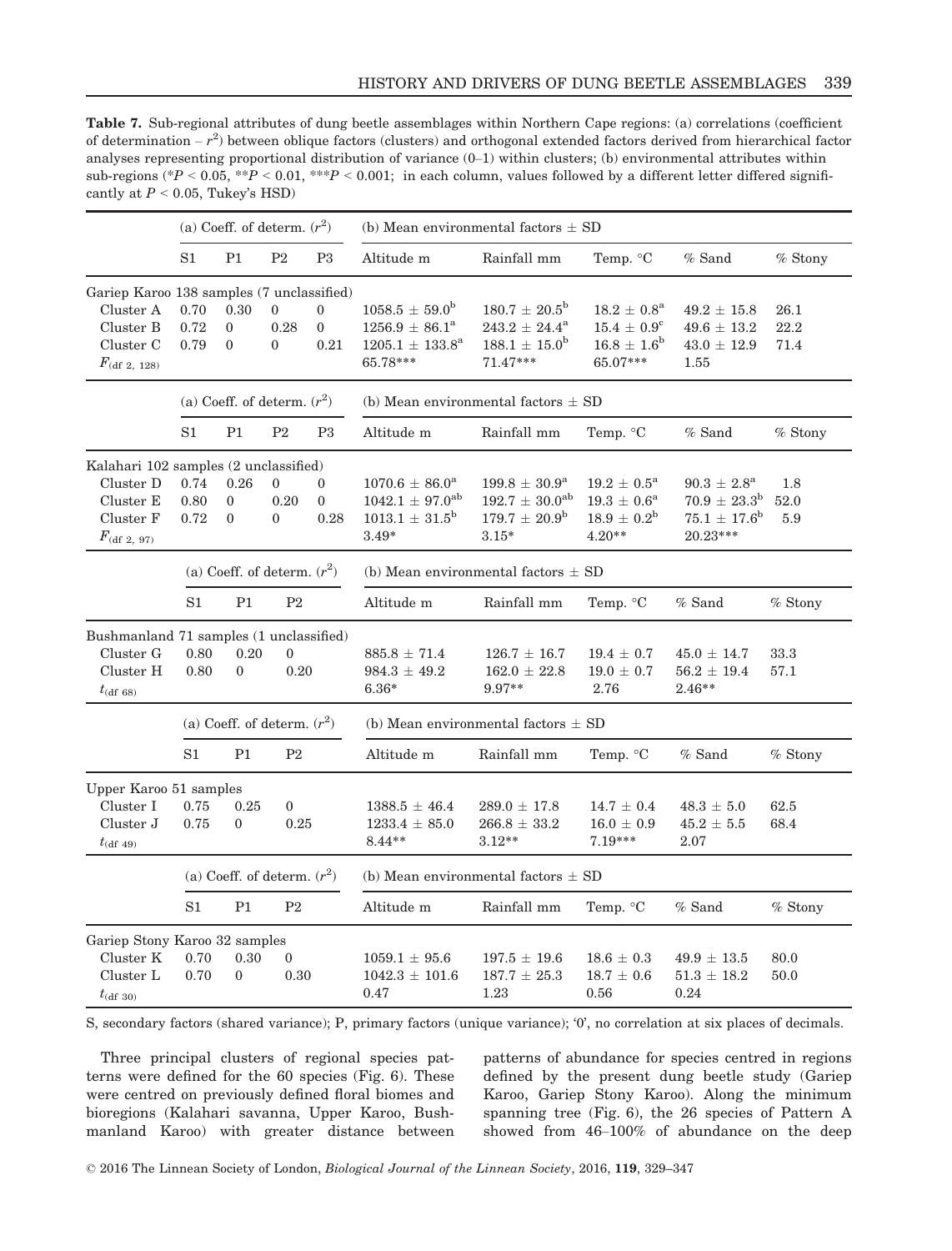

Figure 4. Mean number of dung beetle species (A) and mean exponential Shannon–Wiener diversity (expH') (B) per study site in each of five Northern Cape regions [results for GLM one-way ANOVAs are inset (\*\*\* $P < 0.001$ ); columns identified by a different letter differ significantly  $(P < 0.05$ , Tukey's HSD)].

sands of the Kalahari arid savanna. Of these, 17 showed over 90% of abundance in the Kalahari and the remainder variable degrees of occurrence in other regions but not the Upper Karoo. The nine species of Pattern B showed from 44–98% of abundance in arid Bushmanland. Of these only one showed more than 90% of abundance in the region and the remainder also variable degrees of occurrence in other regions but not the Upper Karoo. The 14 species of Pattern D showed from 40–100% of abundance in the cooler Upper Karoo. Of these five showed over 90% of abundance in the region and the remainder variable degrees of occurrence in other regions, mainly Gariep Karoo or Gariep Stony Karoo. The seven species defined as Pattern C were



Figure 5. Proportional biogeographical composition within species assemblages of five regions across the Northern Cape transition zone derived from data for the 60 most abundant species (SW, south-west arid; SWS, south-west arid (south); KAL, Kalahari; NES, northeast savanna; HVG, Highveld Grassland).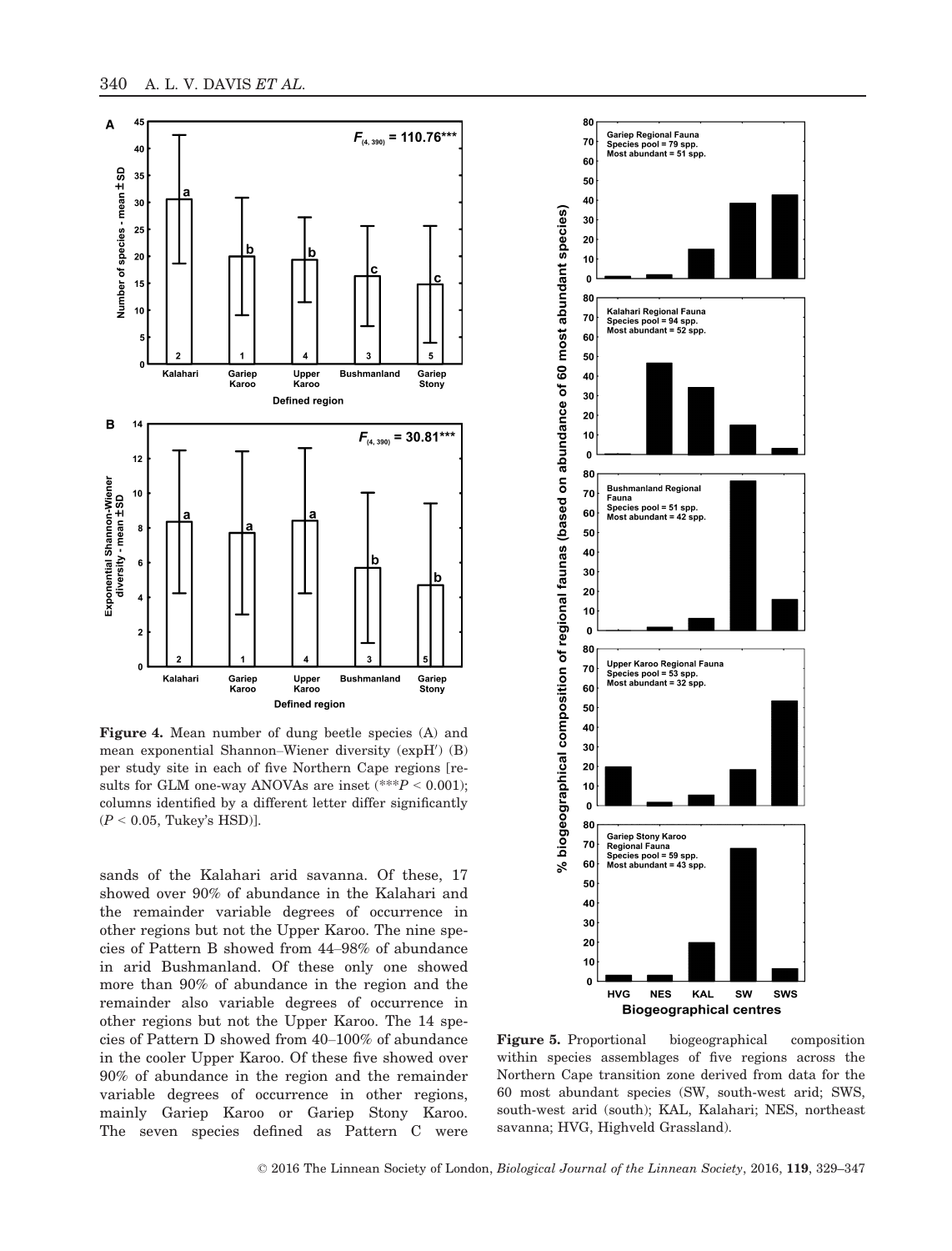characteristic of Gariep Karoo or Gariep Stony Karoo (38–100% of abundance) but the greater distances between species mostly reflected a bias to either one or the other of the regions with five species showing > 75% of overall abundance in the Gariep region. In general, negative to positive loadings represented a gradient from warmer to cooler conditions along Dimension 1 and from drier to moister conditions along Dimension 2.

For the 60 most abundant species, functional structure of assemblages varied between the five Northern Cape regions although functional diversity was only lower in Bushmanland (Fig. 7). Proportional similarity decreased from the Kalahari and Gariep Karoo into arid Bushmanland and cooler Upper Karoo. Small kleptocoprids  $($  <  $10^{-1}$  mg dry wt) were prominent in all regions as were mediumsized tunnelers  $(10^{-1}$ to  $10^{-2}$  mg) and medium-sized ball rollers, the latter, particularly, well represented in arid Bushmanland. Small tunnelers were prominent only in the Kalahari and Gariep Stony Karoo as night flyers and Upper Karoo as day fliers. Large ball rollers  $(>10^{-2} \text{ mg})$  were primarily most prominent in the cooler Gariep Karoo and Upper Karoo as day flyers. Although 16 large tunnelling species  $(> 10^{-2}$  mg) were represented across the study area, they were present in very low numbers and were not represented amongst the 60 most abundant species.

# DISCUSSION

#### HISTORY AND ENDEMISM

History on a geological age scale, overlies changing patterns of species numbers and diversity across spatial gradients that are subject to both regional and local processes (Ricklefs, 1987; Lobo, Hortal & Cabrero-Sañudo, 2006; Mykrä & Muotka, 2007). Historical influences on the Northern Cape are documented by recent literature, which shows how Miocene deposition of sand has modified edaphic character to the north in the Kalahari (Haddon & McCarthy, 2005). Climatic character across the entire area has also been modified by increased late Cenozoic polar glaciation (McKay et al., 2012) that is linked to increased upwelling of the cold Benguela current (Marlow *et al.*, 2000; Petrick *et al.*, 2015) and has driven Miocene to Plio-Pleistocene change in rainfall seasonality (Deacon, 1983) with increasing aridity (Tankard & Rogers, 1978) in much of southwestern Africa. Evidence is offered by sedimentary mineral structure (Eze & Meadows, 2014), fossil pollen (Hoetzel, Dupont & Wefer, 2015) and fossil foraminifera (Diekmann, Fälker & Kuhn, 2003). In particular, high latitude cooling caused Plio-Pleistocene northwards shift of climatic cells leading to the displacement of subtropical climate and the development of a winter rainfall system in the south-west (Deacon,



Figure 6. MDS ordination plot for the 60 most abundant species (99.1% total abundance) showing the distances between their abundance patterns across five Northern Cape regions. Patterns of similarity are supported by a minimum spanning tree along which three clusters and two scattered groups of species have been defined (key to species: Supporting Information, Table S3). Bar diagrams for clusters and species groups show mean percentage abundance across Northern Cape regions.

© 2016 The Linnean Society of London, Biological Journal of the Linnean Society, 2016, 119, 329–347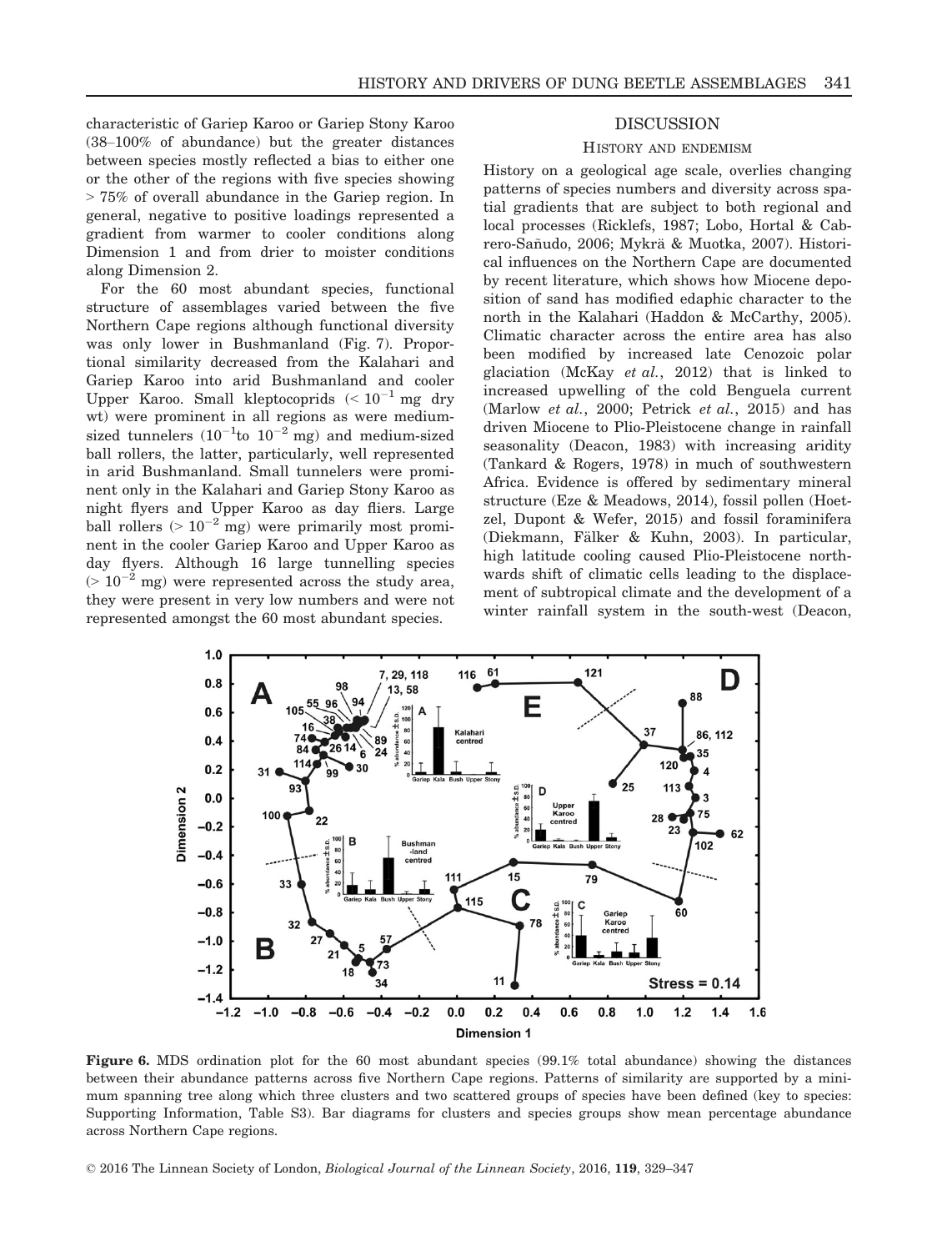

Figure 7. Patterns of functional structure in dung beetle assemblages of five Northern Cape regions. Bar diagrams are based on proportional abundance of the 60 most abundant species with axes comprising three body size classes (<  $10^{-1}$ to  $> 10^{-2}$  mg, spots represent:  $10^{-1}$ ,  $10^{-2}$ ,  $10^{-3}$  mg dry weight), three dung exploitation habits (K, kleptocoprid; T, tunneler; B, ball roller) and two categories of diel flight activity (D, day, N, night). Dendrogram shows proportional similarity between patterns. Functional diversity indicated by Shannon entropy values (H').

1983) that is perhaps partly reflected by low representation of subtropical/tropical  $C_4$  grasses in the south-west (Dupont et al., 2013) and north/south differences in sedimentary carbon accumulation along the south-west marine upwelling zone (Giraudeau, Meyers & Christensen, 2002). The current observable south-west/north-east climatic trend from Mediterranean winter rainfall, aridity and mesic summer rainfall may be of long duration since relative stability in rainfall for the past 2.5 Myr is indicated by carbon isotope records extracted from marine sediments off the mouth of the River Orange (Maslin et al., 2012).

Whatever the precise chronology, historical events that have generated the present functional ecological setting are of sufficient age to have driven three centres of dung beetle endemism in the late summer rainfall climatic region. Whereas endemism reflects climatic drivers in the two south-west arid centres, both climatic and edaphic drivers would be

responsible for endemism biased to the arid southwest edge of the Kalahari Basin. The division of south-west arid endemics into pan-south-westcentred and south-centred species groups reflects warmer, dryer vs. cooler, moister climate in uplifted areas. Cooler areas of the Upper Nama Karoo near the Grassland biome also include highveld elements. Elements of the north-east, summer rainfall, savanna fauna are well represented in the Kalahari but hardly any penetrate into the Nama Karoo. However, Kalahari-centred savanna elements are rather better represented in the north Nama Karoo where they occur on scattered outlier dunes and sandy pans but decrease in number into cooler and dryer regions. There is little influence from the southwestern, winter rainfall region in the late summer rainfall study area although some of the south-west Kalahari fauna is represented in the winter rainfall region along the sandy west coast (e.g. Metacatharsius latifrons, Onitis confusus).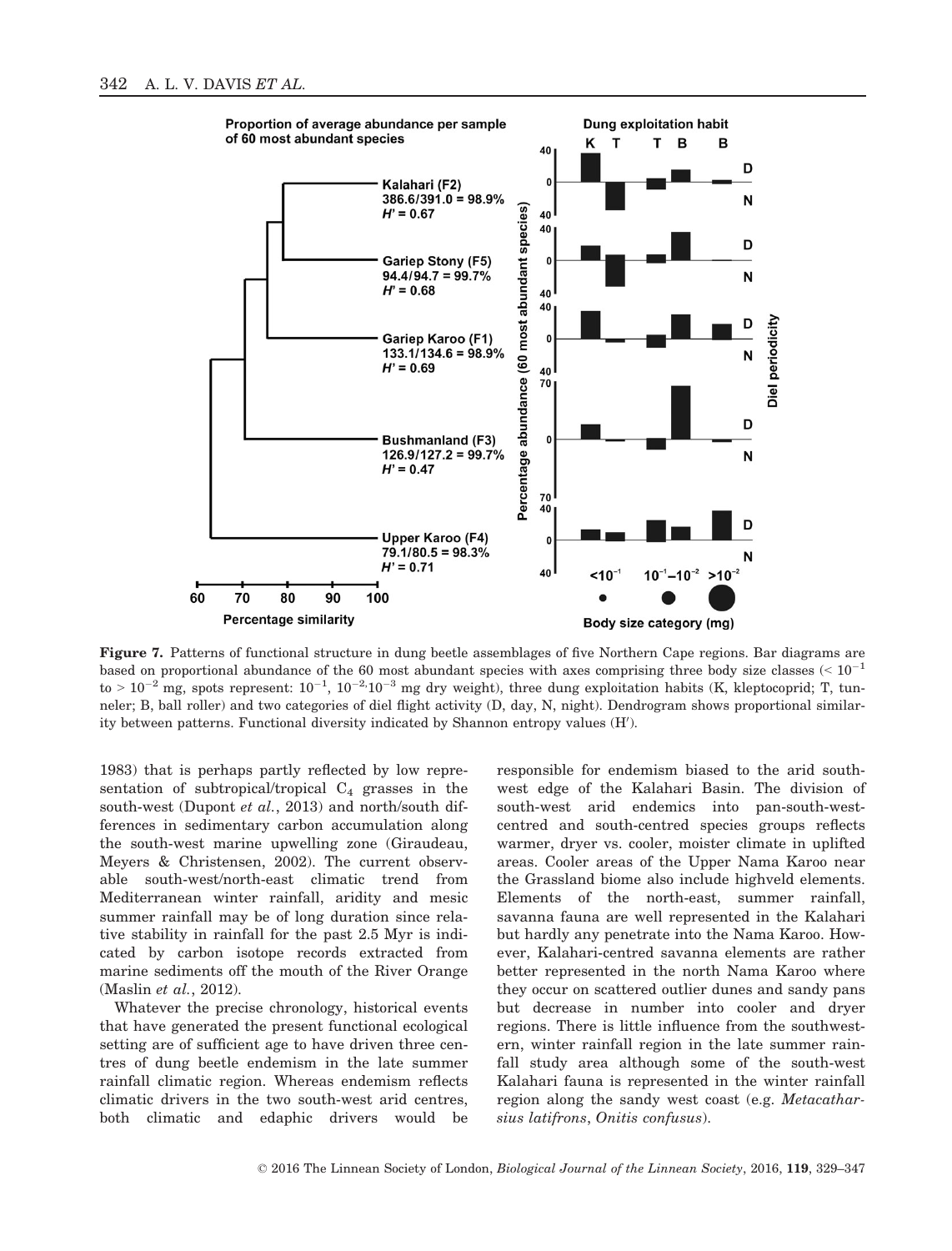There is no molecular phylogenetic analysis to support the claimed Miocene to Pleistocene age of endemism in south-west species centres although a primarily Miocene to Plio-Pleistocene age of diversification is claimed between and within many of the genera represented in the Northern Cape study area (Mlambo, Sole & Scholtz, 2015). However, much of the endemism is centred on large arid or arid, sandy areas that extend well beyond Northern Cape. Only a single species (Hyalonthophagus sp.) may show a range confined to the study area on the uplands to the south of the River Orange, primarily in the Gariep Karoo. These results may reflect the geologically young age of the patterns.

## SPECIES POOLS AND BIOGEOGRAPHY

Species pools defined from an arbitrary geographical area have been criticized for lack of objectivity (Carstensen et al., 2013). However, the top-down methods (analysis of biogeographical patterns in large-scale spatial data) that they recommend for objectively defining the 'biogeographical species pool' are useful only for identifying biogeographical regions. Although the centres of such regions would be expected to be dominated by the defined species pool, in the present study across a transition zone, regional groups of local species assemblages are shown to be composed of taxa from multiple biogeographical centres. Thus, as many species are not confined to particular areas but overlap beyond defined centres or boundaries into other regions, the present method that combines bottom up (small spatial scale definition of species pool) and top-down approaches (analysis of biogeographical patterns shown by that pool of species using large-scale spatial data) is considered to be a better, more realistic and flexible approach to studies that are examining large-scale influences at small spatial scales.

The expanded and improved database for dung beetles in southern Africa generated climatic distribution data from which a single ordination defined six biogeographical centres for 113 species out of 127 recorded in the study area. A previous analysis of 104 species using an older, less-comprehensive database required three ordinations to define these centres (Davis et al., 2008). However, it should be noted that no widespread species centre was defined in the present analysis and the Kalahari centre was not divided into widespread and southwest centred groups. Of the six centres defined by the present single ordination, five were represented within the 60 most abundant species. The winter/ Bimodal Rainfall centre was represented by only two species occurring in low abundance in the Northern Cape.

Biogeographical composition of regional faunas strongly reflected the north-east/south-west trend in climate and edaphic character that developed in the Pliocene. Although the study area was entirely situated within the south-west arid, late summer rainfall region, only the Nama Karoo regions were dominated by south-west arid centred species. These regions differed in relative dominance between groups with widespread or southern bias in distribution according to warmer (Bushmanland, Gariep Stony Karoo), intermediate (Gariep Karoo) or cooler climate (Upper Karoo). The deep sands of the Kalahari savanna differed radically through dominance by north-east savanna and Kalahari-centred groups with a small widespread south-west arid component. The Kalahari group component decreased into the Nama Karoo where soils were less frequently sandy with similar rain but cooler conditions (Gariep regions), even cooler and wetter conditions (Upper Karoo), or with similar temperatures but much more arid conditions (Bushmanland).

Size of the species pools strongly reflected the north-east/south-west trend in climate and edaphic character. Numbers of species declined significantly from the deep sands of the south-west Kalahari to the cooler, less sandy conditions of the Gariep Karoo and moister Upper Karoo and, declined further in the harsher conditions represented by warm but arid Bushmanland and lower frequency of deep soils in Gariep Stony Karoo. By contrast, alpha diversity was significantly lower only in the two ecologically harshest regions. It is known that deep sands support more dung beetle species than finer-grained soils (Davis, 1996) but this observation has to be weighed against effects of different climatic combinations in the Nama Karoo. Such declines across ecological gradients from apparently more favourable to potentially harsher ecological conditions are frequently observed in insect assemblages (Pérez-Sánchez, Lattke & Viloria, 2013; Tshikae, Davis & Scholtz, 2013c) although there are exceptions possibly related to asymmetric variability and interaction between factors such as aridity, soil type and/or temperature (Pfeiffer, Chimedregzen & Ulykpan, 2003; Delsinne et al., 2010).

## ECOLOGICAL RESPONSES

Across the historically generated environmental gradients, dung beetle assemblage structure shows clear patterns of unique or shared variance across different Northern Cape regions and strong correlations with climatic and edaphic factors. However, ordinal loadings may also reflect both landscape heterogeneity and productivity indicated by different vegetation structure across the transition zone (grass, shrubs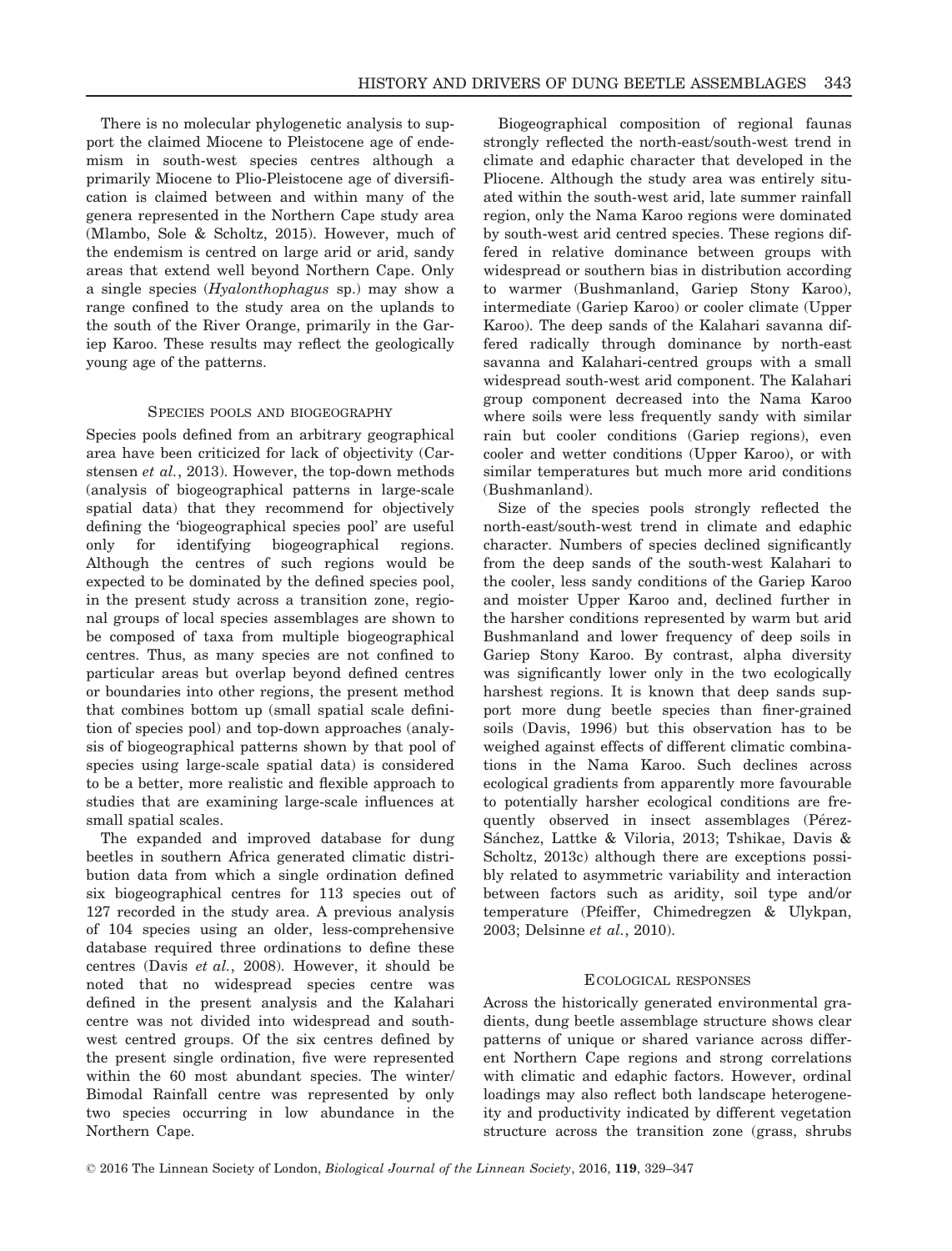and trees in different proportions and different cover densities). On deep sands in neighbouring Botswana, dung beetle assemblages were correlated to a mix of abiotic factors, vegetation structure and productivity in terms of dung-producing mammal diversity although temperature and rainfall tended to be the strongest correlates (Tshikae et al., 2013a). By contrast, functional structure in pan-Mediterranean ants was more strongly correlated to productivity and vegetation structure than abiotic correlates (Arnan et al., 2014). It seems likely that relative strength of correlations between abiotic factors and the biotic factors that they drive may vary between the study taxon, the spatial, trophic and temporal scale of the study, and the focus on measures related to either species identity (species numbers, diversity) or functional attributes that may or may not be subject to phylogenetic relatedness.

In the present study, the regional and sub-regional analyses show how several principal abiotic factors drive assemblage structure along major edaphic and climatic axes of Miocene to Pliocene origin. Sandy soils, cooler temperatures, and extremely low rainfall, were major drivers characterizing the Kalahari, Upper Karoo and Bushmanland regions, respectively. In the centre of the study area, towards the Orange River Valley, results for the Gariep Karoo Region reflect no particular dominant abiotic factors. However, within each region, patterns of positive or negative correlations with rainfall, temperature and proportion of sand gains in soils, differed from all other Northern Cape regions.

Failure to support or reject contrasting hypotheses has driven a progression from the use of species numbers and diversity to define assemblage composition towards the use of functional traits combined with analyses of phylogenetic relatedness that may better distinguish between historical, deterministic and stochastic drivers of assemblages (Pavoine & Bonsall, 2011). Although it would be useful to analyze the current data set employing a phylogenetic and functional approach, sufficiently detailed functional and phylogenetic data are currently unavailable. However, a basic functional analysis has been conducted that shows clear differences between regions. It also indicates decreased functional diversity with increasing aridity across the Pliocene rainfall gradient due to the dominance of small ball rollers in Bushmanland.

# FAUNAL RESPONSES

Historically generated trends in climatic and edaphic factors result in differences between the species characterizing each Northern Cape region. Although standardized data for soil associations of Northern

Cape dung beetle fauna are unavailable, many studies have demonstrated how dung beetle species may show association with particular soil types (Davis, 1996). This has undoubtedly influenced centring and endemism of many species on the deep sands of the Kalahari, particularly as assemblages of all Karoo regions were negatively correlated with sandy soils. This suggests that many of the characteristic Nama Karoo species are biased to the finer-grained soils that dominate in the region (FAO, 2012). However, there were a few endemic Scarabaeus (Scarabaeolus) species centred in the Nama Karoo. These species were mainly associated with the outlier dunes or loamy sands of saline pans that are scattered across the region (S. pabulator, S. karrooensis in Bushmanland; S. fritschi in the Gariep Karoo). However, most characteristic Nama Karoo species are probably separated essentially by climatic factors as implied by the biogeographical associations of species (cool, warm dry, or arid-adapted).

Functional structure of assemblages shows from 21–37% dissimilarity across the five Northern Cape regions even though the entire transitional study area lies within the arid late summer rainfall region where the natural mammal fauna would have been biased to pellet-dropping taxa as in the neighbouring arid south-west of Botswana (Tshikae et al., 2013b). Thus, large tunnelling species are not represented in the 60 most abundant species since they are more characteristic of large dung types dropped by megaherbivores in moister areas (Tshikae et al., 2013a). However, 16 species are present in low abundance. Abundant tunnelers are represented primarily by medium-sized Cheironitis, Phalops (day-flying) and Metacatharsius (night-flying) or by small-bodied Onthophagus (night-flying) in the Kalahari and Gariep Stony Karoo. The representation of small-bodied, onthophagine kleptocoprids in all regions may reflect the diverse ball-rolling fauna. Large diurnal ball rollers of the tribe, Scarabaeini, are a dominant component only in the cooler, moister, Upper Karoo and Gariep Karoo, possibly related to thermoregulation. However, medium-sized diurnal ball rollers are well represented in all regions but are dominant in hotter regions, particularly, Bushmanland, which is the centre of distribution for three heat-tolerant Gymnopleurus species (G. asperrimus, G. humanus, G. andreaei). Medium-sized ball-rolling Scarabaeus (Scarabaeolus) species were better represented on cooler, moister sands of the Kalahari, especially immediately after rain. Their lower representation in Bushmanland may be due both to the more arid climate and the restricted occurrence of sand. Overall the cooler Upper Karoo fauna is primarily diurnal whereas the remaining regions show a primarily diurnal kleptocoprid and ball-rolling fauna with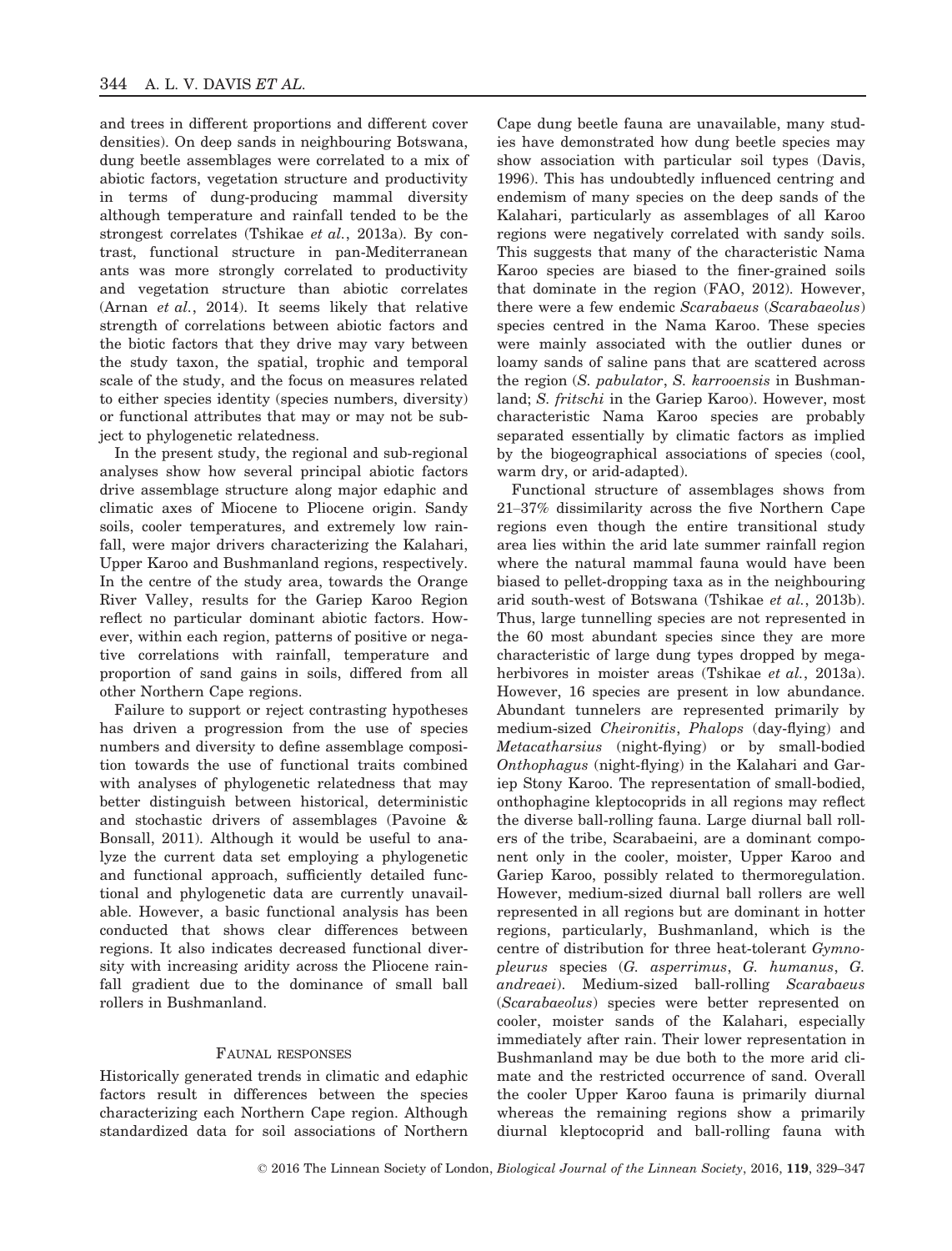tunnelers mainly night-flying. It is likely that Miocene to Pleistocene changes in climate and edaphic character have influenced differences in functional structure favouring taxa with suitable physiological and behavioural attributes. However, productivity is, undoubtedly, also important as in Botswana (Tshikae et al., 2013c) where dung type diversity is low in the arid south-west and increases to the moister northeast according to diversity of dropping mass (large cohesive mass, collection of large boluses or small pellets) and physico-chemical composition related to diet and digestive system (different spectra of released volatiles, fine to coarse-fibred) (Tshikae et al., 2013b).

#### FLORAL AND DUNG BEETLE REGIONS

The present study provides a better geographical coverage of the patterns and therefore improves on the findings of Davis et al. (2008). At the edge of the Kalahari, significance of dung beetle variation on isolated dunes to the south of the River Orange is reduced from regional (Davis  $et$   $al., 2008$ ) to subregional scale. At the southern edge of the Orange River Valley, upland sites in northern Bushmanland were previously cited as the 'Upper Karoo' dung beetle region (Davis et al., 2008) but now comprise the western end of a region defined as 'Gariep Karoo'. This straddles the boundary between the Bushmanland and Upper Karoo floral bioregions (Mucina & Rutherford, 2006). The Gariep Karoo fauna differs from that on uplands further to the east that now become the new Upper Karoo dung beetle region. Thus, differences remain between floral bioregions and Northern Cape dung beetle regions although large parts of the floral transition between savanna and Nama Karoo represent areas of error in the predictive classification and regression tree developed by Mucina & Rutherford (2006).

# **CONCLUSION**

The current setting of the Northern Cape study area has been driven primarily by Miocene to Plio-Pleistocene geological and climatic events. Although it straddles the transition zone between the savanna and Nama Karoo Biomes and approaches close to the Highveld Grassland Biome in the south-east, it falls entirely within the arid late summer rainfall region. Even so, the Northern Cape species pool shows multiple biogeographical origins along a south-west/north-east climatic gradient and is selected across the transition zone according to climatic differences (rainfall and temperature modified by topography), ecological conditions (edaphic, microhabitat), and biotic interactions according to functional attributes (competitive ability conferred by dung exploitation habit, body size differences, and physiological condition).

# ACKNOWLEDGEMENTS

For funding this study (Permit no. FAUNA 660/ 2009), we wish to thank GWK Meat, Shoprite Checkers Supermarket Group, and the Tswalu Foundation, established by the Oppenheimer family for conservation research. We also thank staff of the GWK organization and of Tswalu Kalahari Reserve for planning and assistance, particularly HG Human at Prieska, Wessel van Wyk and Lukas Botha formerly at Groblershoop, Johan Hannekom at de Aar, and Duncan MacFadyen at Tswalu. Owners of farms listed in Supporting Information (Table S2) are thanked for permission to sample on their properties. The JRS Biodiversity Foundation is thanked for funding the improved dung beetle distributional database used in the biogeographical analysis. We also thank anonymous referees for their helpful comments on the manuscript.

## REFERENCES

- Arnan X, Cerda X, Retana J. 2014. Ant functional responses along environmental gradients. Journal of Animal Ecology 87: 1398–1408.
- Bornemissza GF. 1969. A new type of brood care observed in the dung beetle Oniticellus cinctus (Scarabaeidae). Pedobiologia 9: 223–225.
- Carnicer J, Díaz-Delgado J. 2008. Geographic differences between functional groups in patterns of bird species richness in North America. Acta Oecologica 33: 253–264.
- Carnicer J, Brotons L, Stefanescu C, Peñuelas J. 2012. Biogeography of species richness gradients: linking adaptive traits, demography and diversification. Biological Reviews 87: 457–479.
- Carstensen DW, Lessard J-P, Holt BG, Borregaard MK, Ragbek C. 2013. Introducing the biogeographic species pool. Ecography 36: 1310–1318.
- Clarke KR, Gorley RN. 2001. PRIMER 5 for Windows version 5.2.9. Plymouth: PRIMER-E Ltd.
- Colwell RK. 2013. EstimateS: statistical estimation of species richness and shared species from samples. Version 9. Available at<http://viceroy.eeb.uconn.edu/estimates/>
- Dauteuil O, Bessin P, Guillocheau F. 2015. Topographic growth around the Orange River valley, southern Africa: a Cenozoic record of crustal deformation and climatic change. Geomorphology 233: 5–19.
- Davis ALV. 1996. Habitat associations in a South African, summer rainfall, dung beetle community (Coleoptera: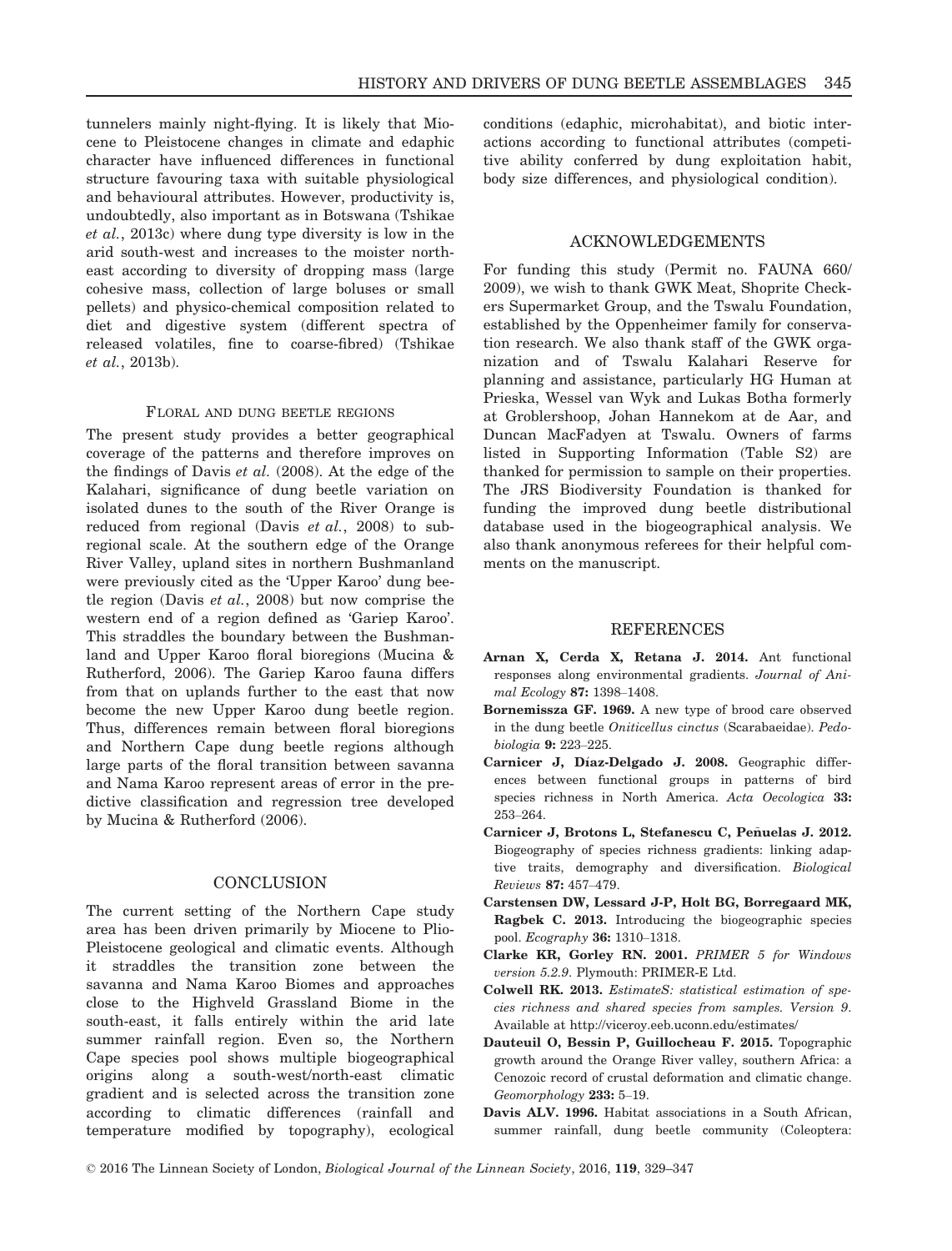Scarabaeidae, Aphodiidae, Staphylinidae, Histeridae, Hydrophilidae). Pedobiologia 40: 260–280.

- Davis ALV. 1997. Climatic and biogeographical associations of southern African dung beetles (Coleoptera: Scarabaeidae s. str.). African Journal of Ecology 35: 10–38.
- Davis ALV, Scholtz CH, Chown SL. 1999. Species turnover, community boundaries and biogeographical composition of dung beetle assemblages across an altitudinal gradient in South Africa. Journal of Biogeography 26: 1039–1055.
- Davis ALV, Scholtz CH, Deschodt C. 2008. Multi-scale determinants of dung beetle assemblage structure across abiotic gradients of the Kalahari-Nama Karoo ecotone, South Africa. Journal of Biogeography 35: 1465–1480.
- Davis ALV, van Aarde RJ, Scholtz CH, Guldemond RAR, Fourie J, Deschodt CM. 2013. Is microclimate-driven turnover of dung beetle assemblage structure in regenerating coastal vegetation a precursor to re-establishment of a forest fauna? Journal of Insect Conservation 17: 565– 576.
- De Wit MCJ, Bamford MK. 1993. Fossil wood from the Brandvlei area, Bushmanland, as an indication of palaeoenvironmental changes during the Cainozoic. Palaeontology of Africa 30: 81–89.
- Deacon HJ. 1983. An introduction to the fynbos region, time scales and palaeoenvironments. In: Deacon HJ, Hendey QB, Lambrechts JJN, eds. Fynbos palaeoecology: a preliminary synthesis. Pretoria: National Scientific Programmes Unit: CSIR, SANSP Report 75: 1–20.
- Delsinne T, Roisin Y, Herbauts J, Leponce M. 2010. Ant diversity along a wide rainfall gradient in the Paraguayan dry Chaco. Journal of Arid Environments 74: 1149–1155.
- Diekmann B, Fälker M, Kuhn G. 2003. Environmental history of the south-eastern South Atlantic since the Middle Miocene: evidence from the sedimentological records of ODP Sites 1088 and 1092. Sedimentology 50: 511–529.
- Doube BM. 1990. A functional classification for analysis of the structure of dung beetle assemblages. Ecological Entomology 15: 371–384.
- Dupont LM, Rommerskirchen F, Mollenhauer G, Schefuß E. 2013. Miocene to Pliocene changes in South African hydrology and vegetation in relation to the expansion of C<sub>4</sub> plants. Earth and Planetary Science Letters 375: 408–417.
- Excoffier L, Laval G, Schneider S. 2006. Arlequin ver. 3.1. An integrated software package for population genetics data analysis. Available at: [http://cmpg.unibe.ch/software/arl](http://cmpg.unibe.ch/software/arlequin3) [equin3](http://cmpg.unibe.ch/software/arlequin3)
- Eze PN, Meadows ME. 2014. Mineralogy and micromorphology of a late Neogene paleosol sequence at Langebaanweg, South Africa: inference of paleoclimates. Palaeogeography, Palaeoclimatology, Palaeoecology 409: 205–216.
- FAO. 2012. FAO/IIASA/ISRIC/ISSCAS/JRC Harmonized world soil database (version 1.21). Available at [http://www.](http://www.fao.org/soils-portal/soil-survey/soil-maps-and-databases/harmonized-world-soil-database-v12/en/) [fao.org/soils-portal/soil-survey/soil-maps-and-databases/](http://www.fao.org/soils-portal/soil-survey/soil-maps-and-databases/harmonized-world-soil-database-v12/en/) [harmonized-world-soil-database-v12/en/](http://www.fao.org/soils-portal/soil-survey/soil-maps-and-databases/harmonized-world-soil-database-v12/en/)
- Fayle TM, Eggleton P, Manica A, Yusah KM, Foster WA. 2015. Experimentally testing and assessing the predictive power of species assembly rules for tropical canopy ants. Ecology Letters 18: 254–262.
- Giraudeau J, Meyers PA, Christensen BA. 2002. Accumulation of organic and inorganic carbon in Pliocene-Pleistocene sediments along the SW African margin. Marine Geology 180: 49–69.
- Gotelli NJ, Ellison AM. 2002. Assembly rules for New England ant assemblages. Oikos 99: 591–599.
- Haddon IG, McCarthy TS. 2005. The Mesozoic-Cenozoic interior sag basins of Central Africa: the Late-Cretaceous– Cenozoic Kalahari and Okavango basins. Journal of African Earth Sciences 43: 316–333.
- Hanski I, Cambefort Y. 1991. Competition in dung beetles. In: Hanski I, Cambefort Y, eds. Dung beetle ecology. Princeton: Princeton University Press, 305–329.
- Hawkins BA, Field R, Cornell HV, Currie DJ, Guégan J-F, Kaufman DM, Kerr JT, Mittelbach GG, Oberdorff T, O'Brien EM, Porter EE, Turner JRG. 2003. Energy, water, and broad-scale geographic patterns of species richness. Ecology 84: 3105–3117.
- Hodkinson ID. 2005. Terrestrial insects along elevation gradients: species and community responses to altitude. Biological Reviews 80: 489–513.
- Hoetzel S, Dupont LM, Wefer G. 2015. Miocene-Pliocene vegetation change in south-western Africa (ODP Site 1081, offshore Namibia). Palaeogeography, Palaeoclimatology, Palaeoecology 423: 102–108.
- Lobo JM, Davis ALV. 1999. An intercontinental comparison of dung beetle diversity between two mediterranean-climatic regions: local versus regional and historical influences. Diversity and Distributions 5: 91–103.
- Lobo JM, Hortal J, Cabrero-Sañudo FJ. 2006. Regional and local influence of grazing activity on the diversity of a semi-arid dung beetle community. Diversity and Distributions 12: 111–123.
- Marlow JR, Lange CB, Wefer G, Rosell-Melé A. 2000. Upwelling intensification as part of the Pliocene-Pleistocene climate transition. Science 280: 2288–2291.
- Maslin MA, Pancost RD, Wilson KE, Lewis J, Trauth MH. 2012. Three and half million year history of moisture availability of South West Africa: evidence from ODP site 1085 biomarker records. Palaeogeography, Palaeoclimatology, Palaeoecology 317–318: 41–47.
- Maud RR. 2012. Macroscale geomorphic evolution. In: Holmes P, Meadows M, eds. Southern African geomorphology: recent trends and new directions. Bloemfontein: Sun Media, 5–21.
- McKay R, Naishar T, Carter L, Riesselman C, Dunbar R, Sjunneskogd C, Winter D, Sangiorgif S, Warren C, Pagani M, Schoutenh S, Willmotth V, Levy R, DeConto R, Powel RD. 2012. Antarctic and southern ocean influences on late Pliocene global cooling. Proceedings of the National Academy of Sciences of the United States of America 109: 6423–6428.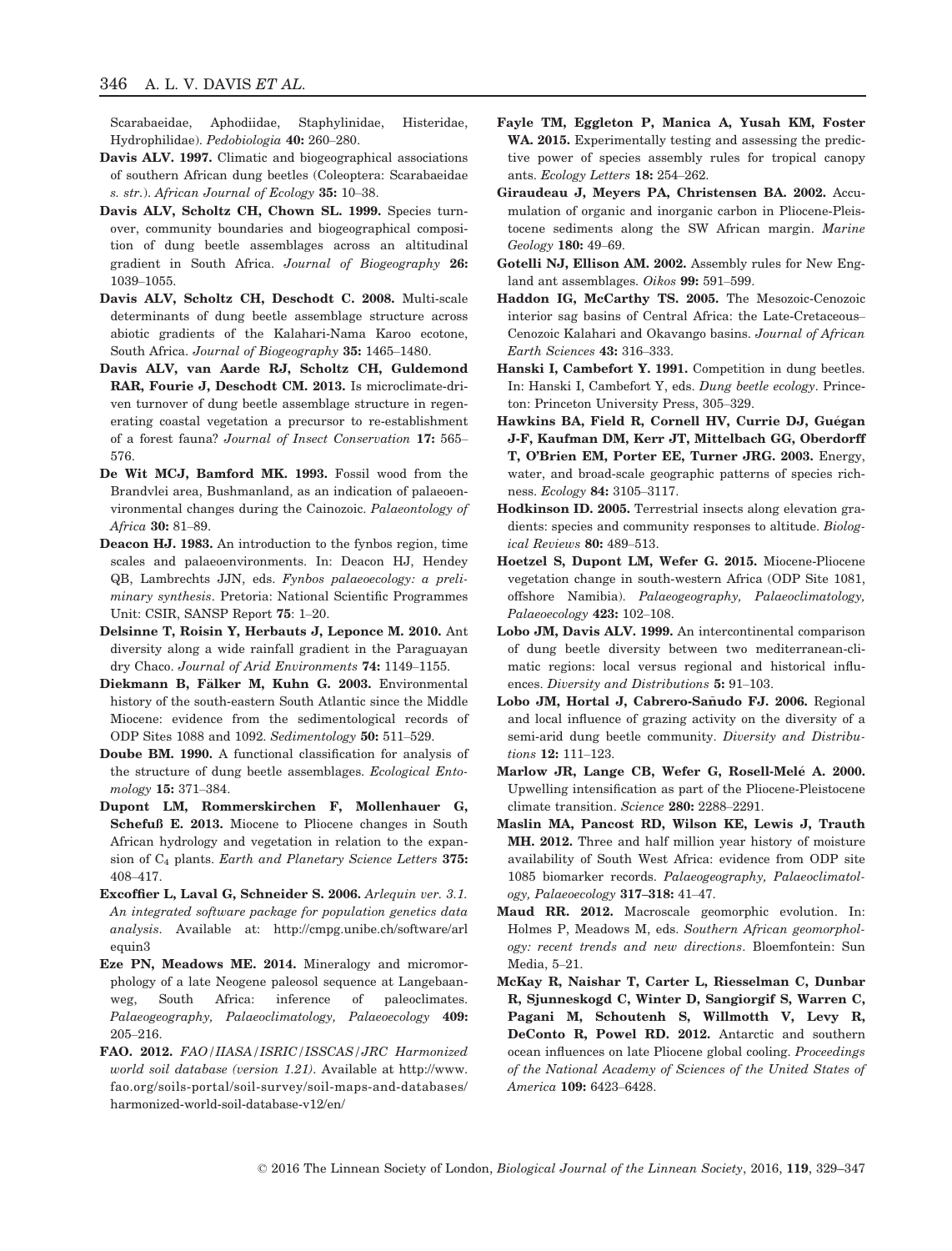- Mlambo S, Sole CL, Scholtz CH. 2015. A molecular phylogeny of the African Scarabaeinae (Coleoptera: Scarabaeidae). Arthropod Systematics & Phylogeny 73: 303–321.
- Mucina L, Rutherford MC. 2006. The vegetation of South Africa, Lesotho and Swaziland. Strelitzia 19: 1–807.
- Mykrä HJ, Muotka T. 2007. Scale-related patterns in the spatial and environmental components of stream macroinvertebrate assemblage variation. Global Ecology and Biogeography 16: 149–159.
- Partridge TC, Maud RR. 1987. Geomorphic evolution of Southern Africa since the Mesozoic. South African Journal of Geology 90: 179–208.
- Pavoine S, Bonsall MB. 2011. Measuring biodiversity to explain community assembly: a unified approach. Biological Reviews 86: 792–812.
- **Pérez-Sánchez AJ, Lattke JE, Viloria AL. 2013.** Patterns of ant (Hymenoptera: Formicidae) richness and relative abundance along an aridity gradient in western Venezuela. Neotropical Entomology 42: 128–136.
- Petrick B, McClymont EL, Felder S, Rueda G, Leng **ML, Rosell-Melé A. 2015.** Late Pliocene upwelling in the Southern Benguela region. Palaeogeography, Palaeoclimatology, Palaeoecology 429: 62–71.
- Pfeiffer M, Chimedregzen L, Ulykpan K. 2003. Community organization and species richness of ants (Hymenoptera/Formicidae) in Mongolia along an ecological gradient from steppe to Gobi desert. Journal of Biogeography 30: 1921–1935.
- Ricklefs RE. 1987. Community diversity: relative roles of local and regional processes. Science 235: 167–171.
- Statsoft Inc. 2015. STATISTICA (data analysis software system), version 12. Tulsa: Statsoft Inc.
- Stein A, Kreft H. 2015. Terminology and quantification of environmental heterogeneity in species-richness research. Biological Reviews 90: 815–836.
- Stokes S, Haynes G, Thomas DSG, Horrocks JL, Higginson M, Malifa M. 1998. Punctuated aridity in southern Africa during the late glacial cycle: the chronology of linear dune construction in the northeastern Kalahari. Palaeogeography, Palaeoclimatology, Palaeoecology 137: 305– 322.22.
- Tankard AJ, Rogers J. 1978. Late Cenozoic palaeoenvironments on the west coast of Southern Africa. Journal of Biogeography  $5: 319-337$ .
- Tshikae BP, Davis ALV, Scholtz CH. 2013a. Dung beetle assemblage structure across the aridity and trophic resource gradient of the Botswana Kalahari: patterns and drivers at regional and local scales. Journal of Insect Conservation 17: 623–636.
- Tshikae BP, Davis ALV, Scholtz CH. 2013b. Does an aridity and trophic resource gradient drive patterns of dung beetle food selection across the Botswana Kalahari? Ecological Entomology 38: 83–95.
- Tshikae BP, Davis ALV, Scholtz CH. 2013c. Species richness – energy relationships and dung beetle diversity across an aridity and trophic resource gradient. Acta Oecologica 49: 71–82.
- Tuomisto H, Zuquim G, Cárdenas G. 2014. Species richness and diversity along edaphic and climatic gradients in Amazonia. Ecography 37: 1034–1046.
- Tyson PD. 1986. Climatic change and variability in Southern Africa. Cape Town: Oxford University Press.
- Walter H, Lieth H. 1964. Klimadiagramm-Weltatlas. Jena: Gustav Fischer.

# SUPPORTING INFORMATION

Additional Supporting Information may be found online in the supporting information tab for this article:

Table S1. (A) Distribution of study sites between biomes, bioregions and vegetation units of the Northern Cape with notes on soil and vegetation structure. (B) Origin of biogeographical data for southern Africa. Table S2. Key to farms in Figure 1, year of sampling, and number of study sites.

Table S3. List of 127 scarabaeine dung beetle species (four in footnotes\*) recorded during a 10 year survey of 412 study sites in the Northern Cape and their abundances in five regions defined by ordination (averages multiplied by 100 to assist interpretation) (see footnotes for keys to diel flight and functional groups).